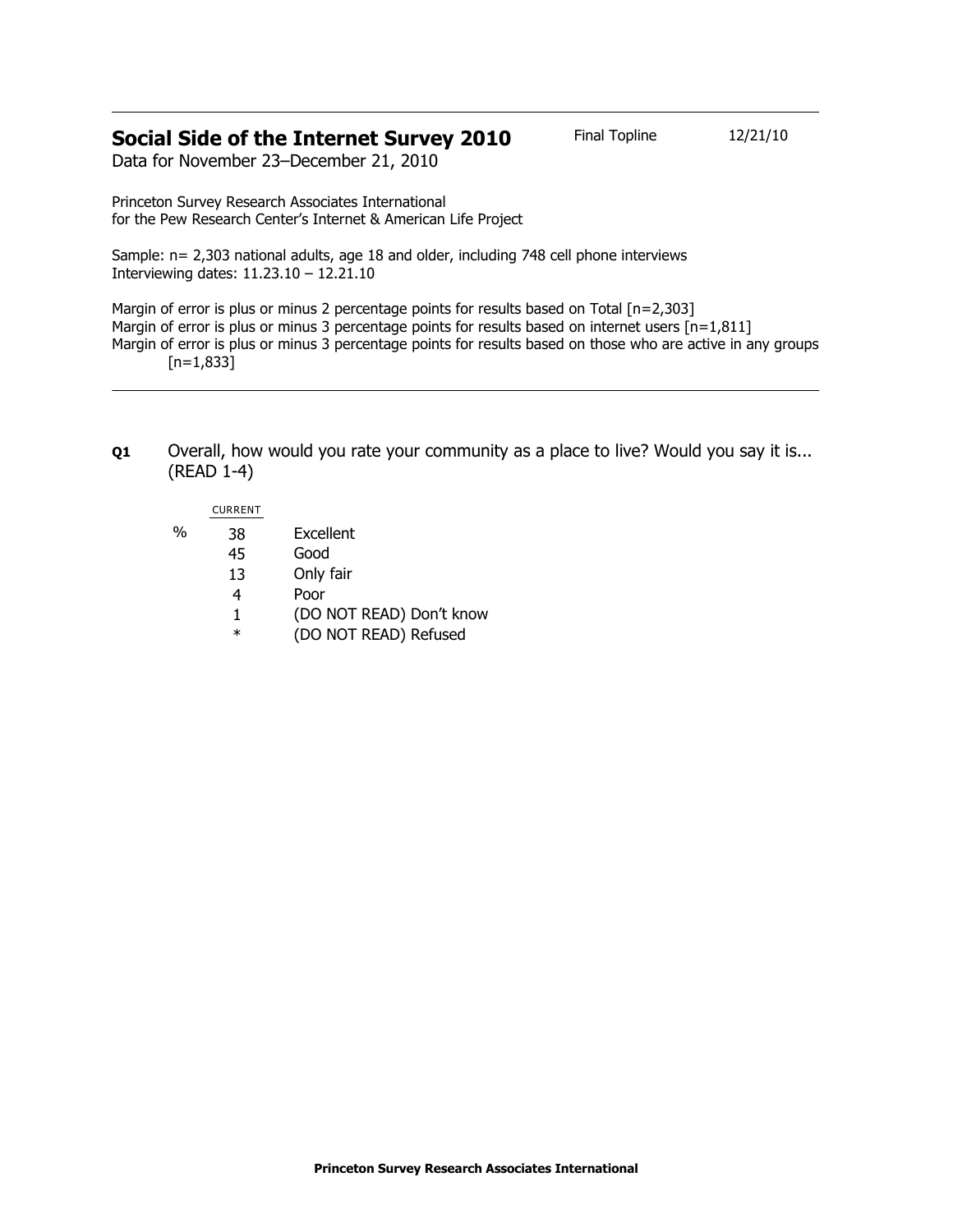**Q4** I'm going to read you different types of groups and organizations in which some people are active. Please tell me if you are currently active in any of these types of groups or organizations, or not. (First/Next,) are you currently active in any...[INSERT RANDOMIZE]?

|              |                                                                                              | YES, ACTIVE | NO, NOT<br><b>ACTIVE</b> | <b>DON'T KNOW</b> | <b>REFUSED</b> |
|--------------|----------------------------------------------------------------------------------------------|-------------|--------------------------|-------------------|----------------|
| a.           | Community groups or neighborhood<br>associations                                             | 19          | 81                       | $\ast$            | 0              |
| b.           | Church groups or other religious or spiritual<br>organizations                               | 40          | 60                       | $\ast$            | $\ast$         |
| $\mathsf{C}$ | Sports or recreation leagues, whether for<br>yourself or for your child                      | 24          | 76                       | $\ast$            | 0              |
| d.           | Hobby groups or clubs                                                                        | 17          | 83                       | 0                 | $\ast$         |
| e.           | Performance or arts groups, such as a choir,<br>dance group or craft guild                   | 10          | 89                       | $\ast$            | $\Omega$       |
| f.           | Professional or trade associations for people in<br>your occupation                          | 20          | 80                       | $\ast$            | $\ast$         |
| g.           | Parent groups or organizations, such as the PTA<br>or local parent support group             | 13          | 87                       | $\ast$            | 0              |
| h.           | Youth groups, such as the Scouts, YMCA or 4-H                                                | 9           | 91                       | 0                 | 0              |
| i.           | Social or fraternal clubs, sororities or fraternities                                        | 8           | 92                       | $\ast$            | $\ast$         |
| J.           | Veterans groups or organizations such as the<br>American Legion or VFW                       | 7           | 93                       | $\ast$            | 0              |
| k.           | Literary, discussion or study groups, such as a<br>book club or reading group                | 11          | 89                       | $\ast$            | $\ast$         |
| L.           | Charitable or volunteer organizations, such as<br>Habitat for Humanity or the Humane Society | 22          | 78                       | $\ast$            | $\ast$         |
| m.           | Consumer groups, such as AAA [Triple A] or<br>coupon sharing groups                          | 24          | 76                       | $\ast$            | 0              |
| n.           | Farm organizations                                                                           | 4           | 95                       | ж                 | $\ast$         |

**Q2** Overall, how much impact do you think people like you can have in making your community a better place to live  $-$  a big impact, a moderate impact, a small impact, or no impact at all?

|   | <b>CURRENT</b> |                         | <b>AUGUST</b><br>2008 | <b>KNIGHT</b><br>2002 <sup>ii</sup> | <b>KNIGHT</b><br>1999iii |
|---|----------------|-------------------------|-----------------------|-------------------------------------|--------------------------|
| % | 30             | Big                     | 29                    | 33                                  | 28                       |
|   | 34             | Moderate                | 39                    | 40                                  | 46                       |
|   | 22             | Small                   | 19                    | 19                                  | 18                       |
|   | 10             | No impact at all        | 10                    | 5                                   |                          |
|   | 2              | Don't know <sup>1</sup> | 3                     | 3                                   |                          |
|   |                | Refused                 |                       |                                     | --                       |

The this question and many others throughout the topline, results for "Don't know" often reflect combined "Don't<br>The this question and many others throughout the topline, results for "Don't know" often reflect combined "Do know" and "Refused" percentages. Beginning November 2008, DK and REF are reported separately where available.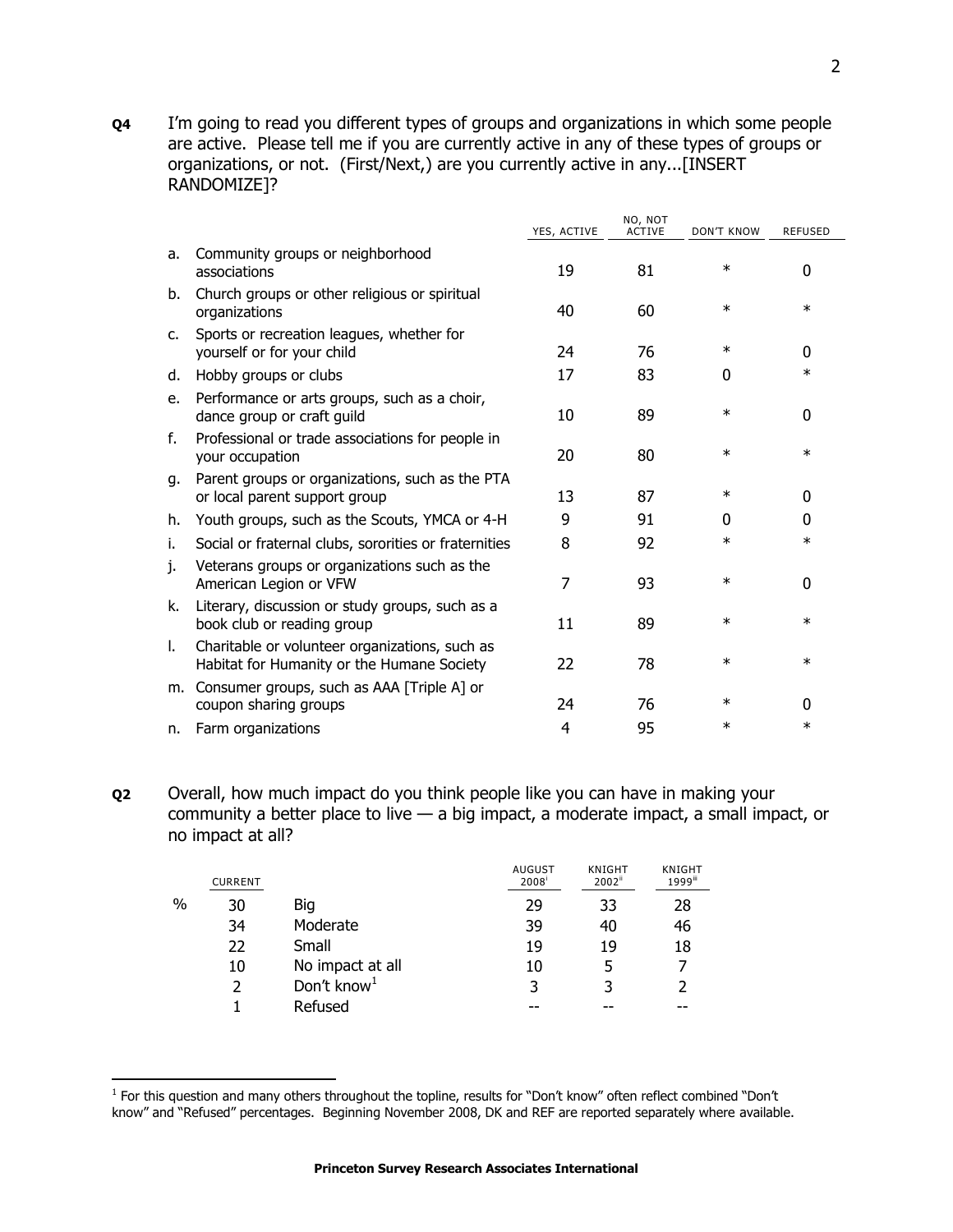**Q3** Thinking more generally, not just about your local community... Generally speaking, would you say that most people can be trusted or that you can't be too careful in dealing with people?

|                          | MOST PEOPLE<br><b>CAN BE TRUSTED</b> | YOU CAN'T BE<br><b>TOO CAREFUL</b> | (VOL.)<br>IT DEPENDS | DON'T KNOW | REFUSED |
|--------------------------|--------------------------------------|------------------------------------|----------------------|------------|---------|
| Current                  | 44                                   | 50                                 |                      |            |         |
| Sept 2009 <sup>iv</sup>  | 32                                   | 62                                 |                      |            |         |
| April 2006 <sup>v</sup>  | 36                                   | 56                                 |                      |            | --      |
| June 2005 <sup>vi</sup>  | 32                                   | 60                                 |                      |            | --      |
| June 2003 <sup>vii</sup> | 32                                   | 60                                 |                      |            |         |
| March/May 2002viii       | 38                                   | 53                                 |                      |            |         |

**Q7** I'm going to read you another list of groups and organizations in which you might or might not be active. Are you currently active in any...[INSERT ITEM; RANDOMIZE; ALWAYS ASK n LAST]?

|    |                                                                                                                     | YES, ACTIVE | NO, NOT<br><b>ACTIVE</b> | <b>DON'T KNOW</b> | <b>REFUSED</b> |
|----|---------------------------------------------------------------------------------------------------------------------|-------------|--------------------------|-------------------|----------------|
| a. | <b>Travel clubs</b>                                                                                                 | 5           | 95                       | $\ast$            | 0              |
| b. | Sports fantasy leagues                                                                                              | 7           | 93                       | $\ast$            | 0              |
| c. | Gaming communities                                                                                                  | 6           | 93                       | 1                 | $\ast$         |
| d. | National or local organizations for older<br>adults, such as AARP                                                   | 15          | 84                       | $\ast$            | $\ast$         |
| е. | Political parties or organizations                                                                                  | 15          | 85                       | ∗                 | $\ast$         |
| f. | Ethnic or cultural groups                                                                                           | 5           | 94                       | $\ast$            | $\ast$         |
| g. | Labor unions                                                                                                        | 8           | 92                       | $\ast$            | $\ast$         |
| h. | Support groups for people with a particular<br>illness or personal situation                                        | 18          | 82                       | $\ast$            | 0              |
| i. | Alumni associations                                                                                                 | 14          | 86                       | $\ast$            | $\ast$         |
| 1. | Fan groups for a particular TV show,<br>movie, celebrity, or musical performer                                      | 6           | 94                       | $\ast$            | $\ast$         |
| k. | Fan groups for a particular sports team or<br>athlete                                                               | 9           | 90                       | $\ast$            | ∗              |
| ı. | Fan groups for a particular brand, company<br>or product                                                            | 3           | 96                       | $\ast$            | $\ast$         |
| m. | Environmental groups                                                                                                | 7           | 92                       | ∗                 | 0              |
| n. | Other type of social, civic, professional,<br>religious or spiritual group I haven't already<br>mentioned (SPECIFY) | 3           | 96                       | 1                 | $\ast$         |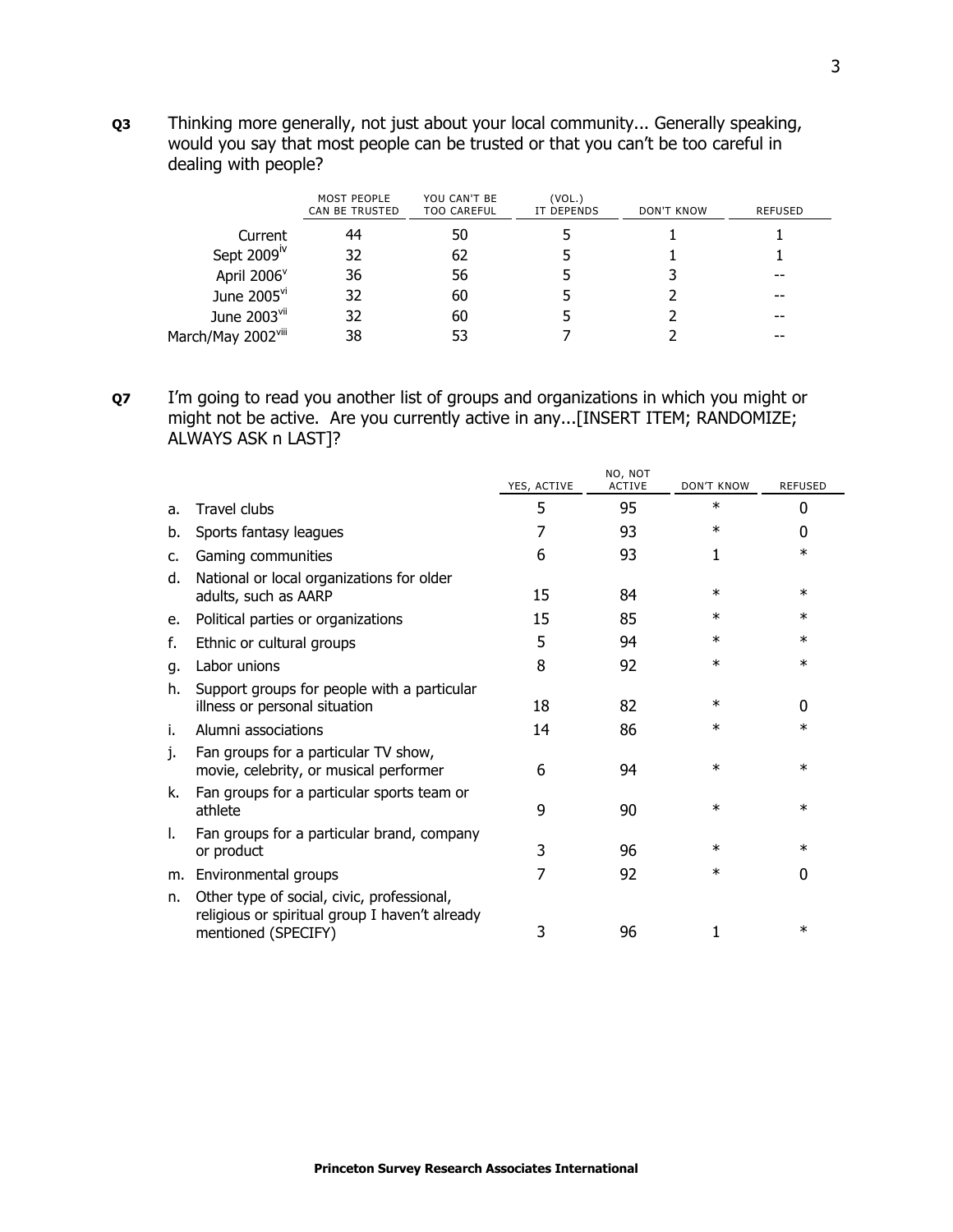**Q5** Now I want you to think about all of the different types of groups and organizations in which people can be active — they may be social, civic, professional, religious or spiritual. When you, personally, are deciding whether to join a new group or not to join, how important, if at all, is each of the following in your decision? (First/Next), how about... [INSERT; RANDOMIZE]? Is this very important, somewhat important, not too important, or not important at all (in deciding whether to join a new group or organization)?

|    |                                                                                                                   | <b>VERY</b> | SOME-<br><b>WHAT</b> | NOT TOO | <b>NOT AT</b><br>ALL | DON'T<br><b>KNOW</b> | REFUSED |
|----|-------------------------------------------------------------------------------------------------------------------|-------------|----------------------|---------|----------------------|----------------------|---------|
| а. | Whether the group engages in productive<br>discussions about something that is<br>important or interesting to you | 61          | 29                   | 4       | 4                    |                      | $\ast$  |
| b. | Whether you know someone who is already<br>a member of the group                                                  | 24          | 39                   | 17      | 18                   | 2                    |         |
| c. | Whether you think the group can<br>accomplish its goals                                                           | 63          | 28                   | 3       | 3                    | $\mathcal{P}$        |         |
| d. | How much it costs to participate in the<br>group                                                                  | 42          | 39                   | 8       | 8                    | $\mathcal{P}$        |         |
| e. | Whether the group conducts at least some<br>of its activities offline and in-person                               | 39          | 36                   | 10      | 11                   | 3                    |         |
| f. | How much time is required to participate in<br>the group                                                          | 51          | 37                   | 5       | 5                    | 2                    |         |

Based on those who are active in any groups  $[N=1,833]$ 

**Q6.1** Still thinking about all of the different types of groups and organizations in which people can be active... In the past 12 months, have you, personally, DECIDED TO LEAVE any of these kinds of groups or organizations you are active in or have you not done so?

#### CURRENT

- % 10 Yes, decided to leave a group
	- 89 No, have not left any groups
	- \* Don't know
	- 1 Refused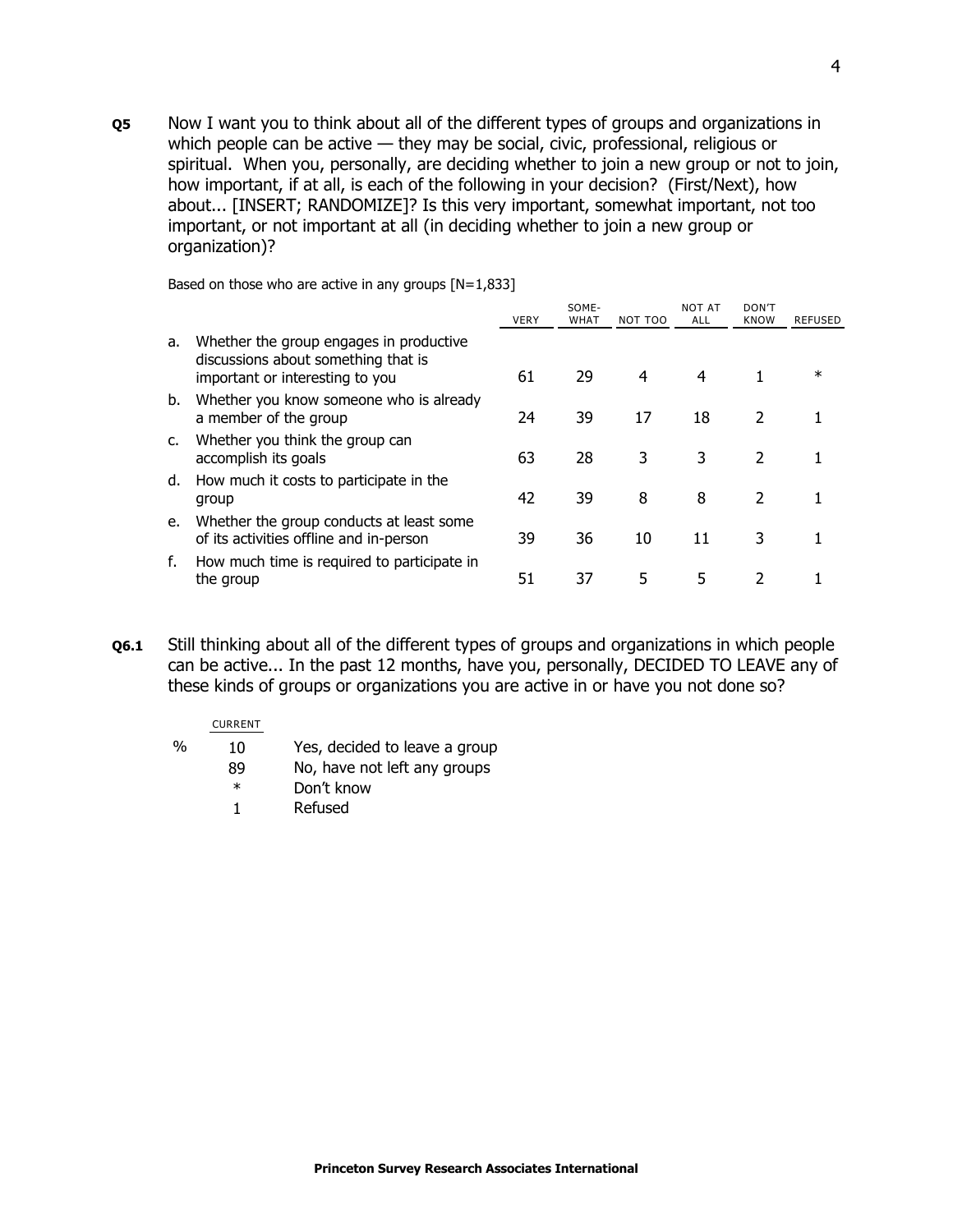**Q6** We're interested in the reasons people might choose to LEAVE these kinds of groups and organizations. In the past 12 months, did you decide to leave a group because...[INSERT; RANDOMIZE]?

|    |                                                                        | <b>YES</b> | NO. | DON'T KNOW | REFUSED |
|----|------------------------------------------------------------------------|------------|-----|------------|---------|
| a. | Group members were not respectful of one<br>another.                   | 40         | 58  |            | $\ast$  |
| b. | The group could not accomplish its goals.                              | 40         | 58  |            | $\ast$  |
| c. | You lost interest in the goals or purpose of<br>the group.             | 48         | 49  |            |         |
| d. | The group lacked leadership.                                           | 54         | 45  | $\ast$     | $\ast$  |
| e. | You felt like you had too much<br>responsibility.                      | 25         | 75  | $\ast$     | $\ast$  |
|    | The group contacted you too often or sent<br>you too much information. | 30         | 69  |            |         |

Based on those who decided to leave a group in the past 12 months [N=250]

**Q8** There are different things that might keep a person from participating in the types of groups and organizations we've been talking about. Please tell me if each of the following is a reason for you, personally, or not. (First/Next)...[INSERT ITEM; RANDOMIZE]. Is this a reason for you, or not? IF YES: Is this a MAJOR reason, or a MINOR reason?

Based on those who are not active in any groups [N=470]

|    |                                                                                                | <b>MAJOR</b><br><b>REASON</b> | <b>MINOR</b><br><b>REASON</b> | NOT A<br><b>REASON</b> | DON'T<br><b>KNOW</b> | <b>REFUSED</b> |
|----|------------------------------------------------------------------------------------------------|-------------------------------|-------------------------------|------------------------|----------------------|----------------|
| a. | You don't have the time to participate in<br>these kinds of groups or organizations.           | 43                            | 13                            | 42                     |                      | 0              |
| b. | You have no interest in participating in<br>these kinds of groups or organizations.            | 25                            | 15                            | 56                     |                      |                |
|    | You can't find groups or organizations with<br>people who share your interests and<br>beliefs. | 9                             | 10                            | 78                     |                      |                |
| d. | You have health or medical issues that<br>prevent you from participating.                      | 17                            |                               | 75                     | $\ast$               | $^\star$       |
|    | You don't have access to the internet.                                                         | 10                            | 11                            | 78                     |                      | $\ast$         |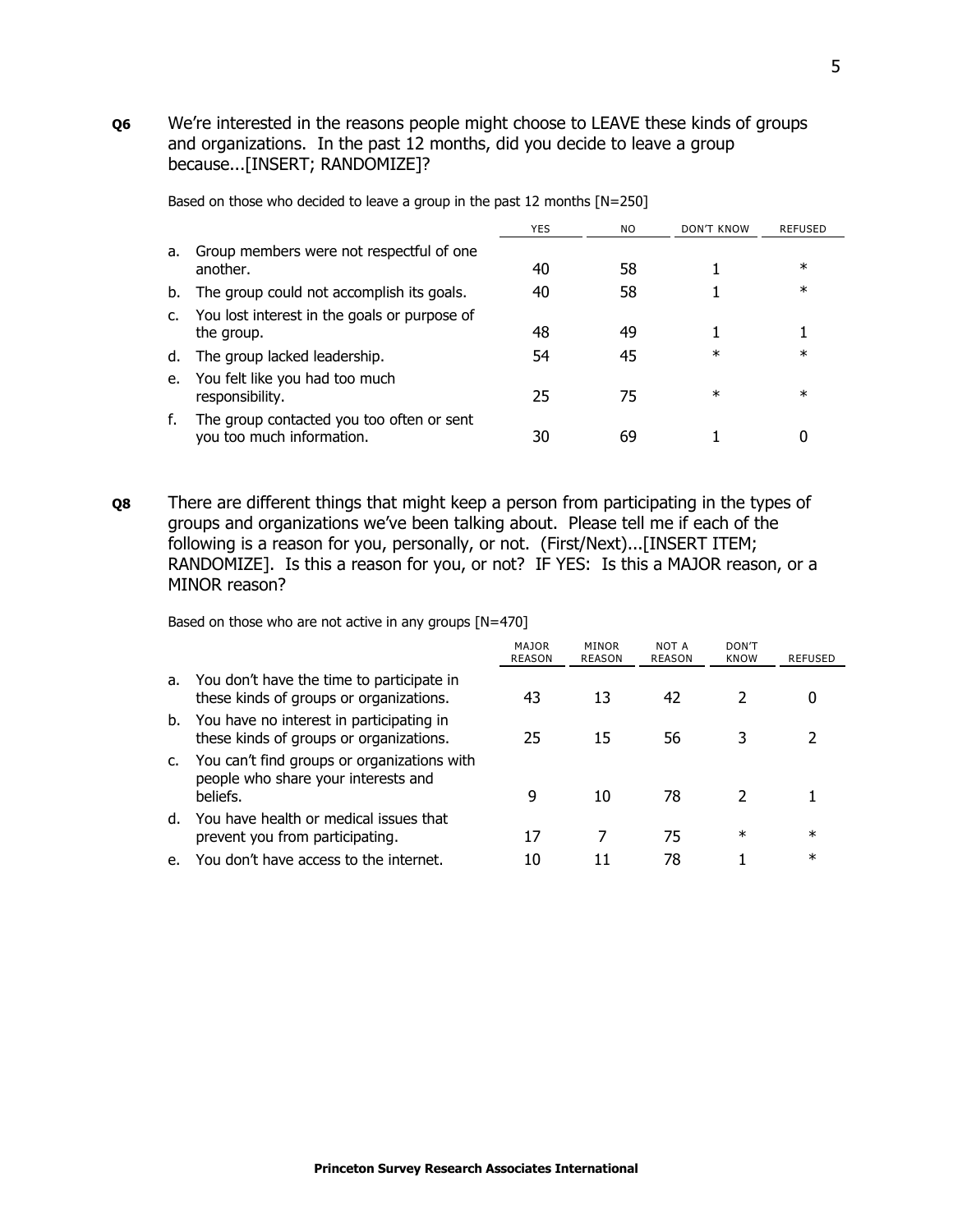**Q9** There are different reasons people participate in the different kinds of social, civic, professional, religious and spiritual groups we've been talking about. Please tell me if, for you personally, each of the following is a MAJOR reason to participate, a MINOR reason, or NOT a reason at all. (First/Next), how about...[INSERT; RANDOMIZE] – is this a major, minor, or not a reason for you?

Based on those who are active in any groups  $[N=1,833]$ 

|    |                                                                                  | <b>MAJOR</b><br><b>REASON</b> | MINOR<br><b>REASON</b> | NOT A<br>REASON | DON'T<br><b>KNOW</b> | <b>REFUSED</b> |
|----|----------------------------------------------------------------------------------|-------------------------------|------------------------|-----------------|----------------------|----------------|
| a. | Meeting new people who share your<br>interests                                   | 48                            | 37                     | 14              | ∗                    |                |
| b. | Keeping up with news and information<br>about subjects that matter to you        | 57                            | 30                     | 12              | ∗                    |                |
|    | Accomplishing things as part of a group<br>that you can't accomplish on your own | 59                            | 26                     | 14              |                      | ж              |

**READ TO ALL WHO ARE ACTIVE IN ANY GROUPS:** For my next few questions, please think about all of the different social, civic, professional, religious or spiritual groups you are active in...

# **[ROTATE Q10-11]**

**Q10** In the past 12 months, have you, personally, felt really proud of a group [IF NECESSARY, READ: that is, a social, civic, professional, religious or spiritual group] you are active in because of something it achieved or a positive difference it made, or have you not felt this way?

Based on those who are active in any groups  $[N=1,833]$ 

CURRENT

| % | 60 | Yes, felt proud            |
|---|----|----------------------------|
|   | 38 | No, have not felt this way |
|   | 1  | Don't know                 |
|   |    | Refused                    |

**Q11** In the past 12 months, have you, personally, felt really disappointed in a group [IF NECESSARY, READ: that is, a social, civic, professional, religious or spiritual group] you are active in because it failed to achieve its goals or lacked purpose, or have you not felt this way?

Based on those who are active in any groups  $[N=1,833]$ 

CURRENT

- % 19 Yes, felt disappointed
	- 80 No, have not felt this way
		- 1 Don't know
		- 1 Refused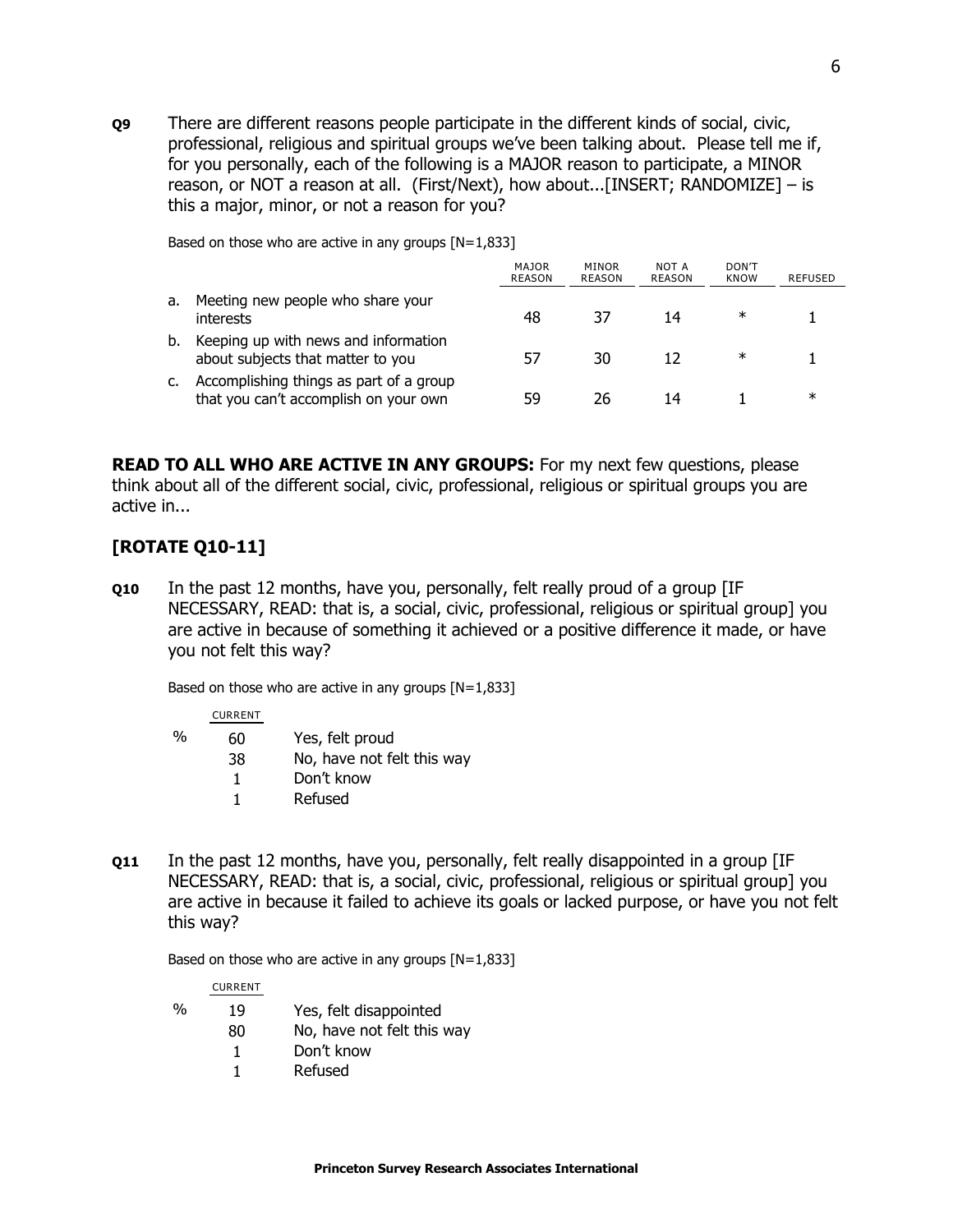**Q12** In the past 12 months, have you, personally, accomplished something through a group [IF NECESSARY, READ: that is, a social, civic, professional, religious or spiritual group] you are active in that you would not have been able to accomplish on your own, or has this not happened?

Based on those who are active in any groups [N=1,833]

CURRENT

| %<br>45 |  | Yes, has happened |
|---------|--|-------------------|
|---------|--|-------------------|

- 54 No, has not happened
	- 1 Don't know
	- \* Refused
- **Q13** Would you say that it is very easy, easy, difficult or very difficult to keep up with all the news, information and activities of the different groups in which you are currently active?

Based on those who are active in any groups [N=1,833]

|   | <b>CURRENT</b> |                |
|---|----------------|----------------|
| % | 14             | Very easy      |
|   | 51             | Easy           |
|   | 22             | Difficult      |
|   | 8              | Very difficult |
|   | 3              | Don't know     |
|   | っ              | Refused        |

**Q14** About how many hours per week do you spend engaged in activities related to these groups, whether in person, over the phone, or on the internet? This may include attending or planning events, communicating with other members, or participating in group discussions.

Based on those who are active in any groups [N=1,833]

|   | <b>CURRENT</b> |                    |
|---|----------------|--------------------|
| ℆ | 11             | None               |
|   | 23             | 1-2 hours          |
|   | 28             | 3-5 hours          |
|   | 18             | 6-10 hours         |
|   | 15             | More than 10 hours |
|   | 3              | Don't know         |
|   |                | Refused            |
|   |                |                    |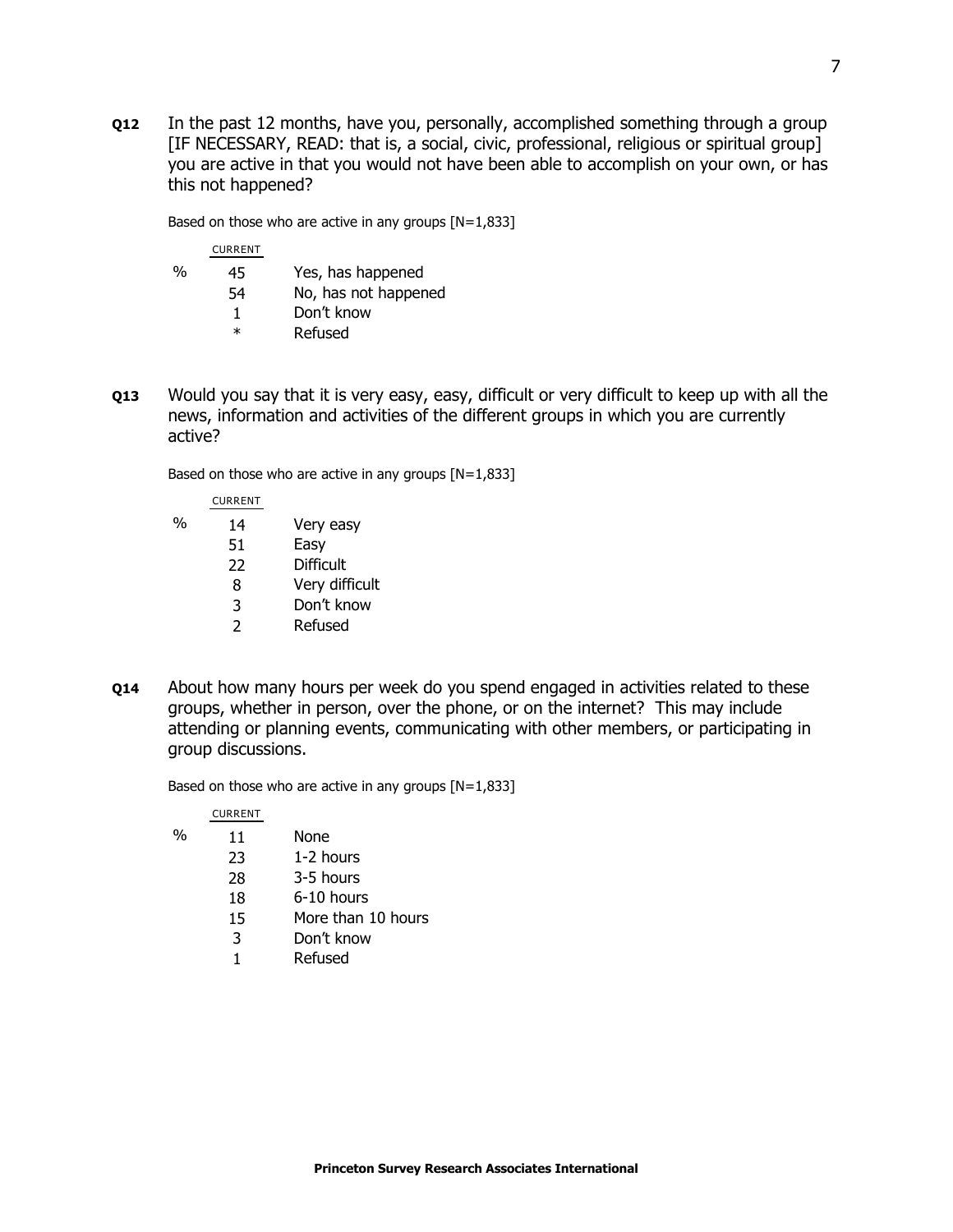**Q15** There are many different ways people can participate in social, civic, professional, religious or spiritual groups today. In the past 30 days, have you... [INSERT; RANDOMIZE]?

Based on those who are active in any groups  $[N=1,833]$ 

|    |                                                              | <b>YES</b> | NO. | DON'T KNOW | <b>REFUSED</b> |
|----|--------------------------------------------------------------|------------|-----|------------|----------------|
| а. | Taken a leadership role in a group you are<br>active in      | 32         | 68  | $\ast$     | ∗              |
| b. | Attended meetings or events for a group<br>you are active in | 67         | 33  | $\ast$     | $\ast$         |
|    | Contributed money to a group you are<br>active in            | 58         | 41  | $\ast$     | $\ast$         |
| d. | Volunteered your time to a group you are<br>active in        | 61         | 39  | $\ast$     | $\ast$         |

**Q16** [IF ACTIVE IN ANY GROUPS, READ: Still thinking about all of the different social, civic, professional, religious or spiritual groups you are active in...] [IF NOT ACTIVE IN ANY GROUPS, READ: Thinking about how various social, civic, professional, religious or spiritual groups today use the internet...] Overall, do you think the internet has a MAJOR impact, a MINOR impact, or NO impact at all on the ability of these groups to... [INSERT; RANDOMIZE; ASK ITEMS b AND c AS A PAIR IN ORDER]?

|    |                                      | <b>MAJOR</b><br><b>IMPACT</b> | <b>MINOR</b><br><b>IMPACT</b> | NO.<br><b>IMPACT</b> | VUL.)<br>DON'T USE<br><b>INTERNET</b> | DON'T<br><b>KNOW</b> | <b>REFUSED</b> |
|----|--------------------------------------|-------------------------------|-------------------------------|----------------------|---------------------------------------|----------------------|----------------|
| a. | Recruit new members                  | 51                            | 29                            | 13                   |                                       |                      | ж              |
| b. | Impact local communities             | 49                            | 32                            | 12                   |                                       |                      |                |
|    | Impact society at large              | 59                            | 24                            | 10                   |                                       |                      |                |
| d. | Communicate with members             | 68                            | 16                            |                      |                                       |                      |                |
| e. | Find people to take leadership roles | 35                            | 41                            | 16                   |                                       |                      |                |
|    | <b>Organize activities</b>           | 59                            | 23                            | 12                   | 3                                     |                      |                |
| g. | Raise money                          | 52                            | 27                            | 13                   |                                       |                      |                |
| h. | Draw attention to an issue           | 62                            |                               | 10                   |                                       |                      |                |
|    | Connect with other groups            | 60                            |                               |                      |                                       |                      |                |

 $(10)$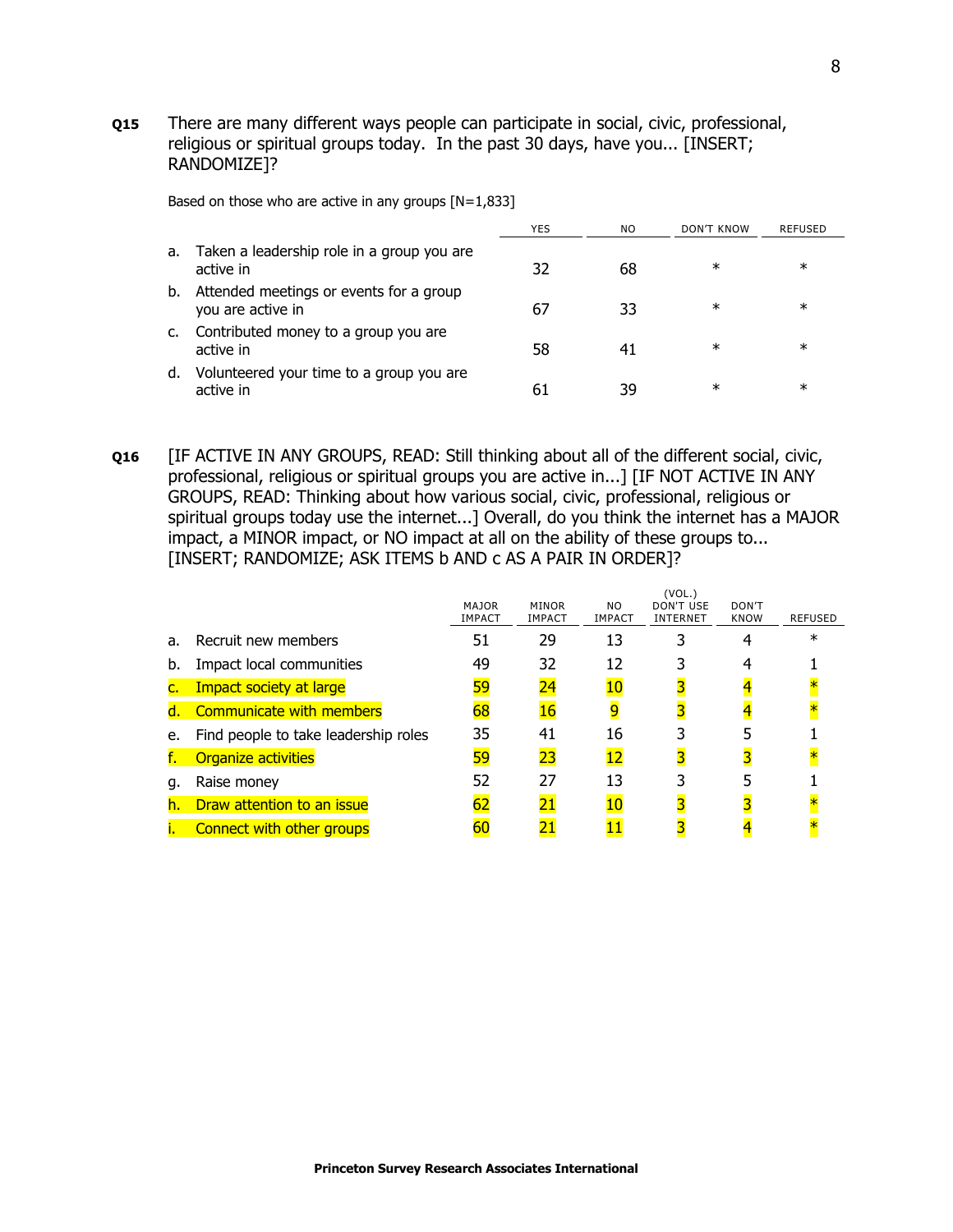**Q17** Thinking about the different groups [IF NECESSARY, READ: that is, social, civic, professional, religious or spiritual groups] in which you are currently active... Do any of these groups... [INSERT; RANDOMIZE]?

Based on those who are active in any groups [N=1,833]

|    |                                                                                                | <b>YES</b> | N <sub>O</sub> | (VOL.) NOT AN<br><b>INTERNET USER SO</b><br><b>DON'T KNOW</b> | DON'T<br><b>KNOW</b> | <b>REFUSED</b> |
|----|------------------------------------------------------------------------------------------------|------------|----------------|---------------------------------------------------------------|----------------------|----------------|
| a. | Send out a print newsletter                                                                    | 59         | 37             |                                                               | 3                    | $\ast$         |
| b. | Organize group activities or communicate<br>with members via phone                             | 70         | 26             |                                                               | 3                    | $\ast$         |
| c. | Organize group activities or communicate<br>with members via text message                      | 42         | 49             | 2                                                             |                      | $\ast$         |
| d. | Hold regular in-person meetings                                                                | 76         | 19             |                                                               | 4                    | $^\star$       |
| e. | Organize group activities or communicate<br>with members via email or electronic<br>newsletter | 77         | 17             | C                                                             |                      | $\ast$         |
| f. | Host online discussion groups or message<br>boards                                             | 40         | 49             | 3                                                             | 8                    | $^\ast$        |
| q. | Have their own website                                                                         | 69         | 24             |                                                               | 5                    | $\ast$         |
| h. | Have their own blog                                                                            | 30         | 52             |                                                               | 14                   | $\ast$         |
|    | Have a page on a social networking site like<br><b>Facebook</b>                                | 48         | 38             | 3                                                             | 11                   |                |
|    | Communicate with members through<br><u>Twitter</u>                                             | 16         |                |                                                               | 16                   |                |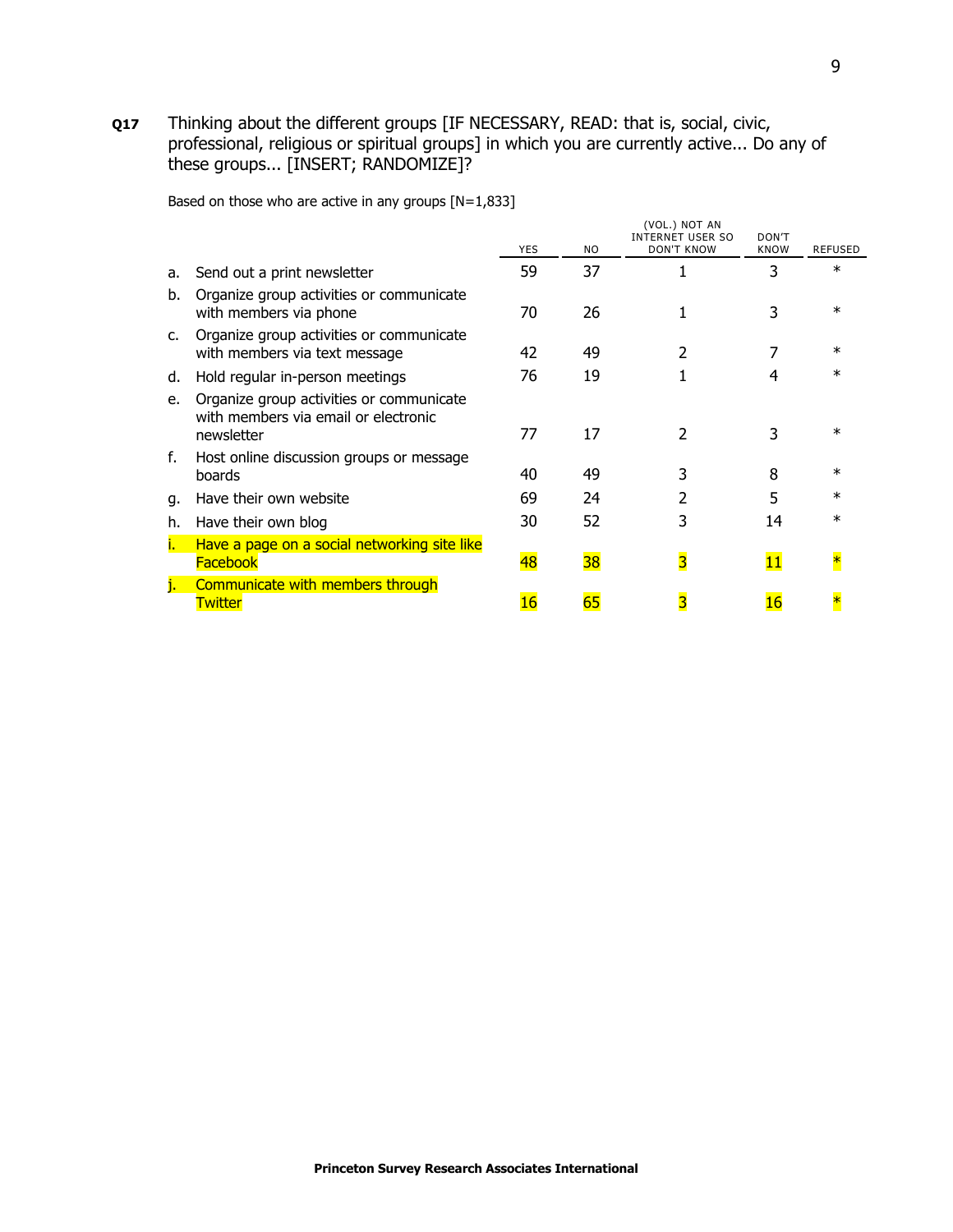| <b>Q18a</b> Thinking just about yourself now Do you use the internet, at least occasionally? |
|----------------------------------------------------------------------------------------------|
| <b>Q18b</b> Do you send or receive email, at least occasionally? <sup>2</sup>                |

|                                  | <b>USES INTERNET</b> | DOES NOT USE<br><b>INTERNET</b> |
|----------------------------------|----------------------|---------------------------------|
| Current                          | 77                   | 23                              |
| November 2010 <sup>ix</sup>      | 74                   | 26                              |
| September 2010 <sup>x</sup>      | 74                   | 26                              |
| May 2010 <sup>xi</sup>           | 79                   | 21                              |
| January 2010 <sup>xii</sup>      | 75                   | 25                              |
| December 2009xiii                | 74                   | 26                              |
| September 2009                   | 77                   | 23                              |
| April 2009 <sup>xiv</sup>        | 79                   | 21                              |
| December 2008 <sup>xv</sup>      | 74                   | 26                              |
| November 2008 <sup>xvi</sup>     | 74                   | 26                              |
| August 2008                      | 75                   | 25                              |
| July 2008 <sup>xvii</sup>        | 77                   | 23                              |
| May 2008 <sup>xviii</sup>        | 73                   | 27                              |
| April 2008 <sup>xix</sup>        | 73                   | 27                              |
| January 2008 <sup>xx</sup>       | 70                   | 30                              |
| December 2007 <sup>xxi</sup>     | 75                   | 25                              |
| September 2007 <sup>xxii</sup>   | 73                   | 27                              |
| February 2007 <sup>xxiii</sup>   | 71                   | 29                              |
| December 2006 <sup>xxiv</sup>    | 70                   | 30                              |
| November 2006 <sup>xxv</sup>     | 68                   | 32                              |
| August 2006 <sup>xxvi</sup>      | 70                   | 30                              |
| April 2006                       | 73                   | 27                              |
| February 2006 <sup>xxvii</sup>   | 73                   | 27                              |
| December 2005 <sup>xxviii</sup>  | 66                   | 34                              |
| September 2005 <sup>xxix</sup>   | 72                   | 28                              |
| <b>June 2005</b>                 | 68                   | 32                              |
| February 2005 <sup>xxx</sup>     | 67                   | 33                              |
| January 2005 <sup>xxxi</sup>     | 66                   | 34                              |
| Nov 23-30, 2004 <sup>xxxii</sup> | 59                   | 41                              |
| November 2004 <sup>xxxiii</sup>  | 61                   | 39                              |
| June 2004 <sup>xxxiv</sup>       | 63                   | 37                              |
| February 2004 <sup>xxxv</sup>    | 63                   | 37                              |

**Q18a/b continued...**

 $\overline{a}$ 

<sup>&</sup>lt;sup>2</sup> Prior to January 2005, question wording was "Do you ever go online to access the Internet or World Wide Web or to send and receive email?"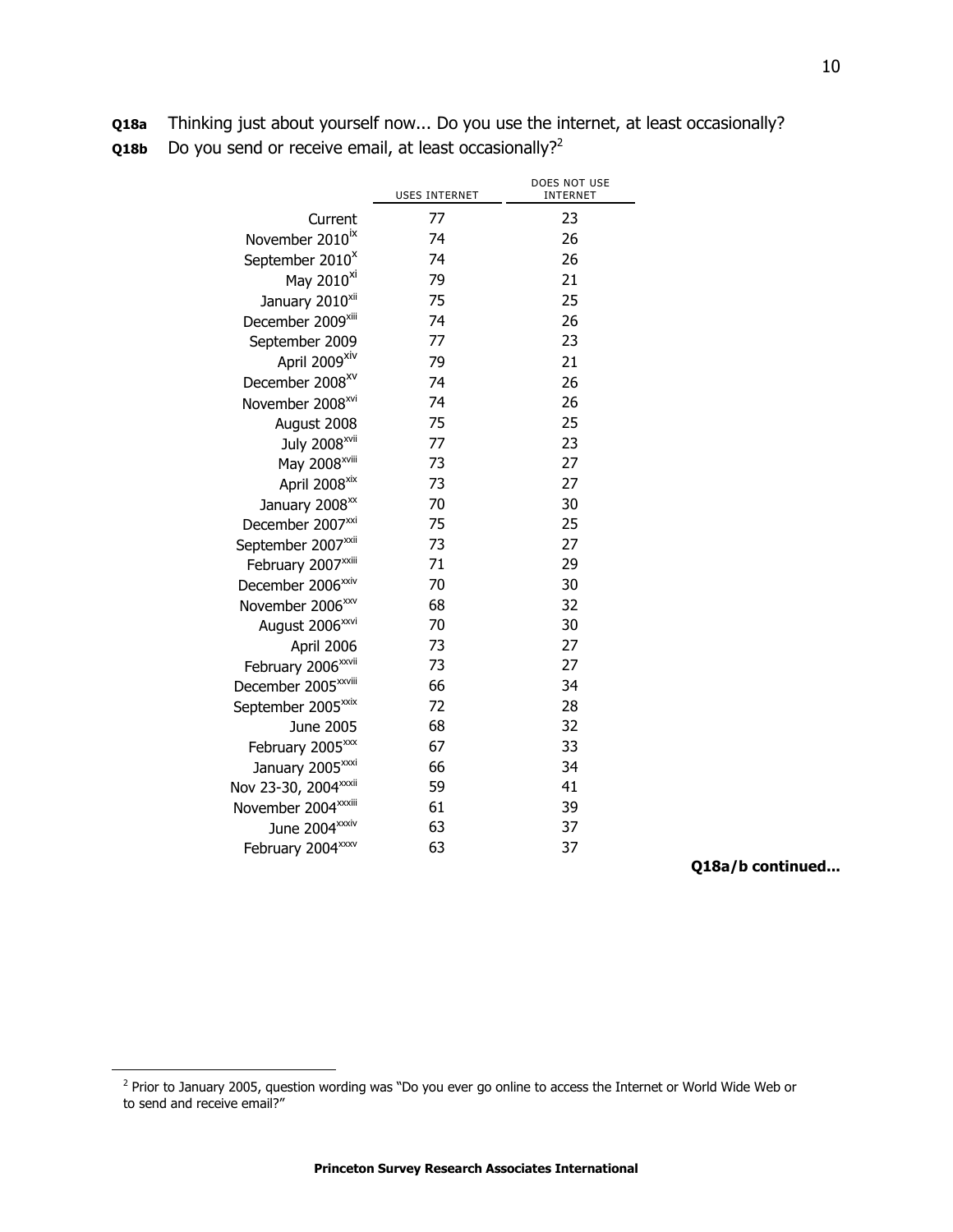# **Q18a/b continued...**

|                                   | <b>USES INTERNET</b> | DOES NOT USE<br><b>INTERNET</b> |
|-----------------------------------|----------------------|---------------------------------|
| November 2003 <sup>xxxvi</sup>    | 64                   | 36                              |
| August 2003 <sup>xxxvii</sup>     | 63                   | 37                              |
| June 2003                         | 62                   | 38                              |
| May 2003 <sup>xxxviii</sup>       | 63                   | 37                              |
| March 3-11, 2003 <sup>xxxix</sup> | 62                   | 38                              |
| February 2003 <sup>xl</sup>       | 64                   | 36                              |
| December 2002 <sup>xli</sup>      | 57                   | 43                              |
| November 2002 <sup>xlii</sup>     | 61                   | 39                              |
| October 2002 <sup>xliii</sup>     | 59                   | 41                              |
| September 2002 <sup>xliv</sup>    | 61                   | 39                              |
| July 2002 <sup>xlv</sup>          | 59                   | 41                              |
| March/May 2002                    | 58                   | 42                              |
| January 2002 <sup>xlvi</sup>      | 61                   | 39                              |
| December 2001 <sup>xlvii</sup>    | 58                   | 42                              |
| November 2001 <sup>xlviii</sup>   | 58                   | 42                              |
| October 2001 <sup>xlix</sup>      | 56                   | 44                              |
| September 2001                    | 55                   | 45                              |
| August 2001 <sup>ii</sup>         | 59                   | 41                              |
| February 2001 <sup>lii</sup>      | 53                   | 47                              |
| December 2000                     | 59                   | 41                              |
| November 2000liv                  | 53                   | 47                              |
| October 2000 <sup>lv</sup>        | 52                   | 48                              |
| September 2000 <sup>lvi</sup>     | 50                   | 50                              |
| August 2000 <sup>lvii</sup>       | 49                   | 51                              |
| June 2000 <sup>lviii</sup>        | 47                   | 53                              |
| May 2000lix                       | 48                   | 52                              |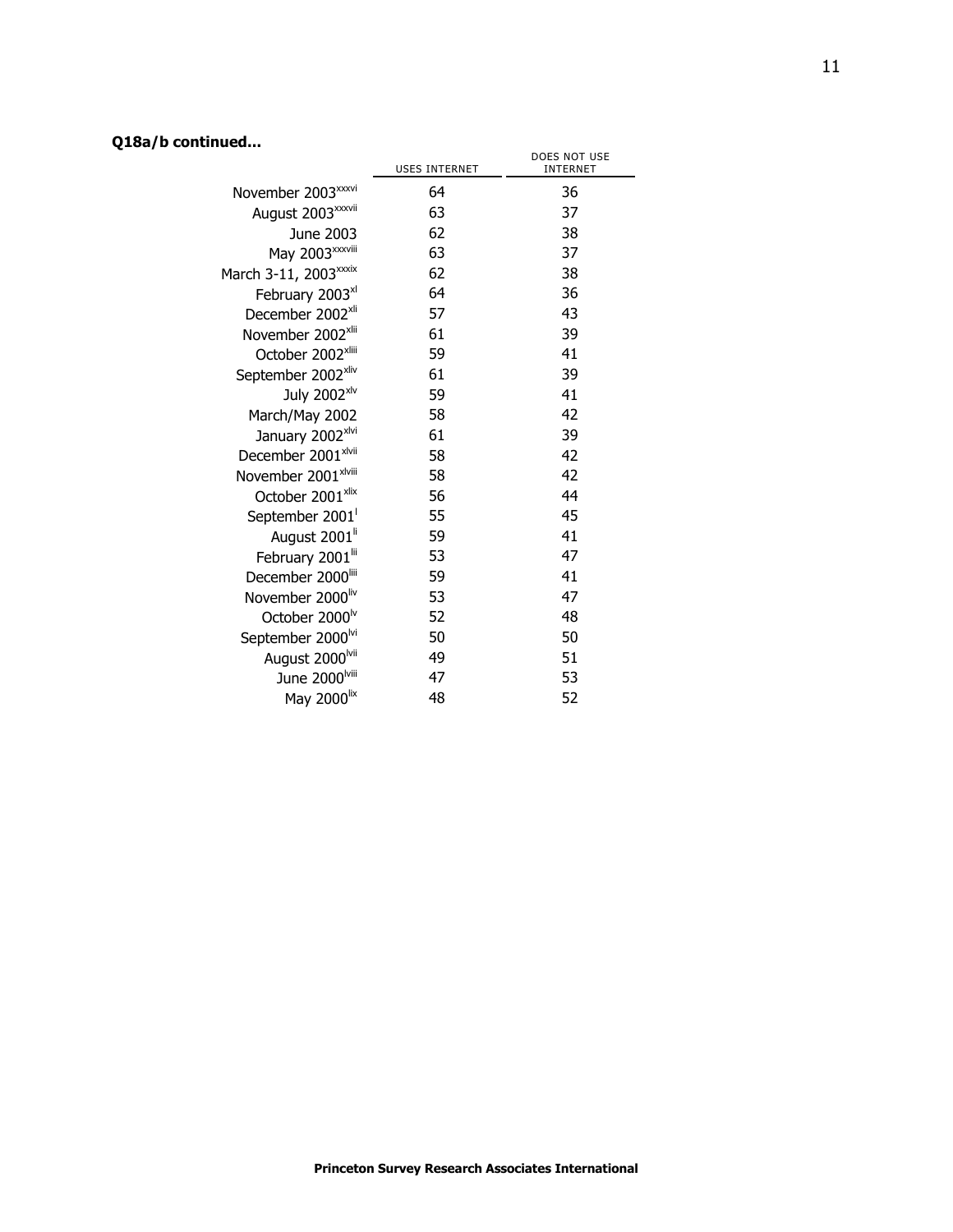**Q19** About how often do you use the internet or email from... [INSERT IN ORDER] – several times a day, about once a day, 3-5 days a week, 1-2 days a week, every few weeks, less often or never?<sup>3</sup>

Based on all internet users [N=1,811]

|                  | <b>SEVERAL</b><br>TIMES A<br>DAY | <b>ABOUT</b><br>ONCE A<br>DAY | $3 - 5$<br>DAYS A<br>WEEK | $1 - 2$<br>DAYS A<br>WEEK | <b>EVERY</b><br><b>FEW</b><br><b>WEEKS</b> | LESS<br><b>OFTEN</b> | <b>NEVER</b> | DON'T<br><b>KNOW</b> | <b>REFUSED</b> |
|------------------|----------------------------------|-------------------------------|---------------------------|---------------------------|--------------------------------------------|----------------------|--------------|----------------------|----------------|
| a. Home          |                                  |                               |                           |                           |                                            |                      |              |                      |                |
| Current          | 46                               | 20                            | 12                        | 9                         | 4                                          | 4                    | 4            | $\ast$               | $\ast$         |
| November 2010    | 41                               | 20                            | 13                        | 12                        | 5                                          | 4                    | 4            | $\ast$               | ∗              |
| September 2010   | 43                               | 21                            | 13                        | 12                        | 3                                          | 3                    | 5            | $\ast$               | $\ast$         |
| May 2010         | 43                               | 21                            | 12                        | 11                        | 4                                          | 3                    | 6            | $\ast$               | $\ast$         |
| January 2010     | 40                               | 22                            | 14                        | 11                        | 3                                          | 4                    | 6            | $\ast$               | $\ast$         |
| December 2009    | 38                               | 21                            | 13                        | 13                        | $\overline{4}$                             | 4                    | 6            | $\ast$               | ∗              |
| September 2009   | 37                               | 21                            | 13                        | 13                        | 4                                          | 4                    | 6            | $\ast$               | $\ast$         |
| April 2009       | 37                               | 22                            | 15                        | 11                        | 3                                          | 3                    | 8            | $\ast$               | $\ast$         |
| December 2008    | 35                               | 22                            | 15                        | 13                        | $\overline{4}$                             | 3                    | 6            | $\ast$               | $\ast$         |
| November 2008    | 34                               | 23                            | 15                        | 12                        | 4                                          | 5                    |              | $\ast$               | $\ast$         |
| August 2008      | 35                               | 22                            | 15                        | 13                        | 5                                          | 3                    | 7            | $\ast$               |                |
| <b>July 2008</b> | 29                               | 25                            | 17                        | 14                        | 4                                          | 4                    | 7            | $\ast$               |                |
| May 2008         | 37                               | 21                            | 15                        | 11                        | 5                                          | 6                    | 6            | $\ast$               |                |
| December 2007    | 36                               | 22                            | 14                        | 11                        | 5                                          | 6                    | 7            | $\ast$               |                |
| September 2007   | 34                               | 21                            | 15                        | 12                        | 5                                          | 6                    | 6            | $\ast$               |                |
| February 2007    | 31                               | 24                            | 15                        | 12                        | 6                                          | 7                    | 5            | $\ast$               |                |
| November 2006    | 30                               | 24                            | 16                        | 13                        | 5                                          | 5                    | 7            | ∗                    |                |
| February 2006    | 29                               | 25                            | 17                        | 12                        | 5                                          | 6                    | 6            | $\ast$               |                |
| June 2005        | 27                               | 22                            | 15                        | 13                        | 6                                          | 7                    | 10           | $\ast$               |                |
| <b>July 2004</b> | 27                               | 27                            | 17                        | 13                        | 5                                          | 5                    | 7            | $\ast$               |                |
| March 2004       | 29                               | 24                            | 15                        | 13                        | 6                                          | 5                    | 8            | $\ast$               |                |

**Q19 continued...**

 3 Beginning in July 2008, ―Never‖ is offered as an explicitly read category. Prior to July 2008, it was a volunteered category.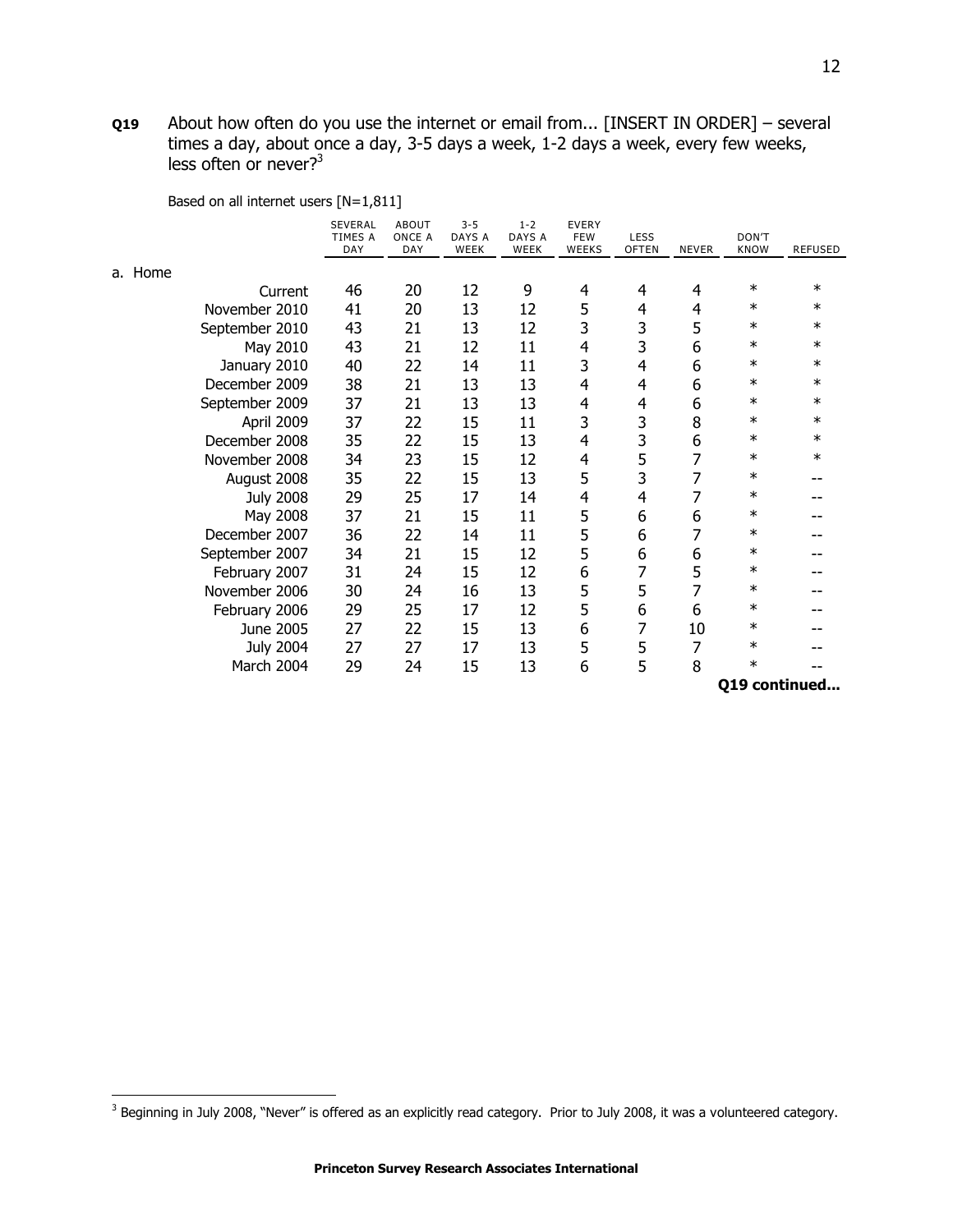# **Q19 continued...**

| concuracan       | SEVERAL        | <b>ABOUT</b>  | $3 - 5$        | $1 - 2$        | <b>EVERY</b>               |                      |              |                      |                |
|------------------|----------------|---------------|----------------|----------------|----------------------------|----------------------|--------------|----------------------|----------------|
|                  | TIMES A<br>DAY | ONCE A<br>DAY | DAYS A<br>WEEK | DAYS A<br>WEEK | <b>FEW</b><br><b>WEEKS</b> | LESS<br><b>OFTEN</b> | <b>NEVER</b> | DON'T<br><b>KNOW</b> | <b>REFUSED</b> |
| b. Work          |                |               |                |                |                            |                      |              |                      |                |
| Current          | 37             | 7             | 3              | 3              | 1                          | 2                    | 45           | ∗                    | $\ast$         |
| November 2010    | 35             | 7             | 3              | 2              |                            | 3                    | 48           | 1                    |                |
| September 2010   | 34             |               | 4              | 4              |                            | 2                    | 48           | $\ast$               |                |
| May 2010         | 37             | 8             | 5              | 4              |                            | 2                    | 43           | $\ast$               | $\ast$         |
| January 2010     | 35             | 6             | 3              | 4              |                            | 1                    | 48           | $\ast$               | $\ast$         |
| December 2009    | 33             | 6             | 4              | 3              |                            | 2                    | 49           | $\ast$               | $\ast$         |
| September 2009   | 34             | 7             | 4              | 4              | 2                          | 3                    | 46           | $\ast$               | $\ast$         |
| April 2009       | 36             | 8             | 6              | 4              | 1                          | 2                    | 41           | $\ast$               |                |
| December 2008    | 36             | 9             | 5              | 4              | 2                          | 2                    | 40           | $\ast$               | $\ast$         |
| November 2008    | 36             | 7             | 4              | 4              | $\overline{2}$             | 3                    | 44           | $\ast$               | $\ast$         |
| August 2008      | 37             | 7             | 5              | 5              | 2                          | 2                    | 42           |                      |                |
| <b>July 2008</b> | 32             | 8             | 4              | 3              | $\mathbf{1}$               | 2                    | 48           | 2                    |                |
| May 2008         | 36             | 8             | 5              | 5              | 1                          | 7                    | 37           |                      |                |
| December 2007    | 37             | 9             | 3              | 4              |                            | 5                    | 40           |                      |                |
| September 2007   | 35             | 9             | 5              | 4              | 1                          | 4                    | 42           | $\ast$               |                |
| February 2007    | 38             | 9             | 5              | 3              | 2                          | 5                    | 38           |                      |                |
| November 2006    | 31             | 9             | 5              | 5              | 2                          | 4                    | 43           |                      |                |
| February 2006    | 35             | 8             | 5              | 3              | 2                          | 7                    | 40           |                      |                |
| June 2005        | 35             | 9             | 5              | 4              | $\overline{2}$             | 6                    | 39           | $\ast$               |                |
| <b>July 2004</b> | 28             | 12            | 5              | 4              |                            | 5                    | 44           | $\ast$               |                |
| March 2004       | 28             | 10            | 5              | 6              | 2                          | 4                    | 44           | $\ast$               |                |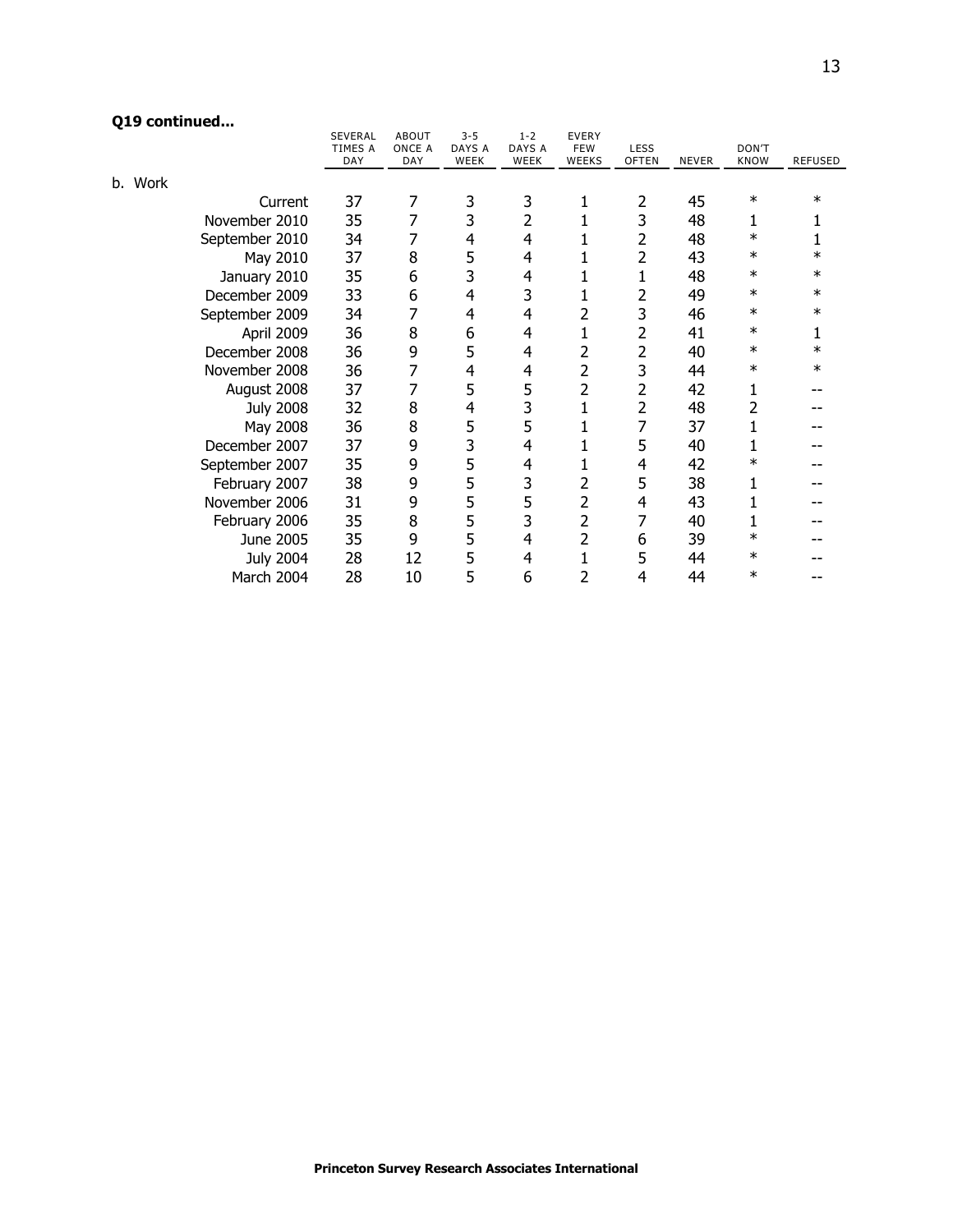|    |                                                                                                     | <b>YES</b> | <b>NO</b> | <b>DON'T KNOW</b> | <b>REFUSED</b> |
|----|-----------------------------------------------------------------------------------------------------|------------|-----------|-------------------|----------------|
| a. | A laptop computer or<br>netbook <sup>4</sup>                                                        |            |           |                   |                |
|    | Current                                                                                             | 53         | 47        | $\ast$            | $\ast$         |
|    | November 2010                                                                                       | 53         | 47        | $\ast$            | $\ast$         |
|    | September 2010                                                                                      | 52         | 48        | $\ast$            | $\ast$         |
|    | May 2010                                                                                            | 55         | 45        | $\ast$            | 0              |
|    | January 2010                                                                                        | 49         | 51        | $\ast$            | $\ast$         |
|    | December 2009                                                                                       | 46         | 53        | $\ast$            | $\ast$         |
|    | September 2009                                                                                      | 47         | 53        | $\ast$            | $\ast$         |
|    | April 2009                                                                                          | 47         | 53        | $\ast$            | $\ast$         |
|    | April 2008                                                                                          | 39         | 61        | $\ast$            |                |
|    | Dec 2007                                                                                            | 37         | 63        | $\ast$            |                |
|    | April 2006                                                                                          | 30         | 69        | $\ast$            |                |
| b. | A cell phone or a Blackberry<br>or iPhone or other device that<br>is also a cell phone <sup>5</sup> |            |           |                   |                |
|    | Current                                                                                             | 81         | 19        | $\ast$            | $\ast$         |
|    | November 2010                                                                                       | 82         | 18        | 0                 | $\ast$         |
|    | September 2010                                                                                      | 85         | 15        | $\ast$            | $\ast$         |
|    | May 2010                                                                                            | 82         | 18        | $\ast$            | 0              |
|    | January 2010                                                                                        | 80         | 20        | 0                 | $\ast$         |
|    | December 2009                                                                                       | 83         | 17        | 0                 | $\ast$         |
|    | September 2009                                                                                      | 84         | 15        | $\ast$            | $\ast$         |
|    | April 2009                                                                                          | 85         | 15        | $\ast$            | $\ast$         |
|    | Dec 2008                                                                                            | 84         | 16        | $\ast$            | $\ast$         |

**Q20** As I read the following list of items, please tell me if you happen to have each one, or not. Do you have... [INSERT ITEMS IN ORDER]?

j

July 2008 82 18 \* -- May 2008 28 22  $*$  0 April 2008 22  $\rightarrow$  22  $\rightarrow$  22  $\rightarrow$ January 2008 77 22 \* -- Dec 2007 **75** 25  $*$  --Sept 2007 78 22 \* -- April 2006 27 3 27  $\rightarrow$  27  $\rightarrow$  5  $\rightarrow$ January 2005 66 34 \* -- November 23-30, 2004 65 35 \* --

 $^4$  Through January 2010, item wording was "A laptop computer [IF NECESSARY: includes a netbook]."

<sup>&</sup>lt;sup>5</sup> Question was asked of landline sample only. Results shown here have been recalculated to include cell phone sample in the "Yes" percentage. In past polls, question was sometimes asked as an independent question and sometimes as an item in a series. In January 2010, question wording was "Do you have...a cell phone or a Blackberry or iPhone or other handheld device that is also a cell phone." In Dec 2008, Nov 2008, May 2008, January 2005 and Nov 23-30 2004, question wording was "Do you happen to have a cell phone?" In August 2008, July 2008 and January 2008, question wording was "Do you have a cell phone, or a Blackberry or other device that is also a cell phone?" In April 2008, Dec 2007, Sept 2007 and April 2006, question wording was "Do you have a cell phone?" Beginning December 2007, question/item was not asked of the cell phone sample, but results shown here reflect Total combined Landline and cell phone sample.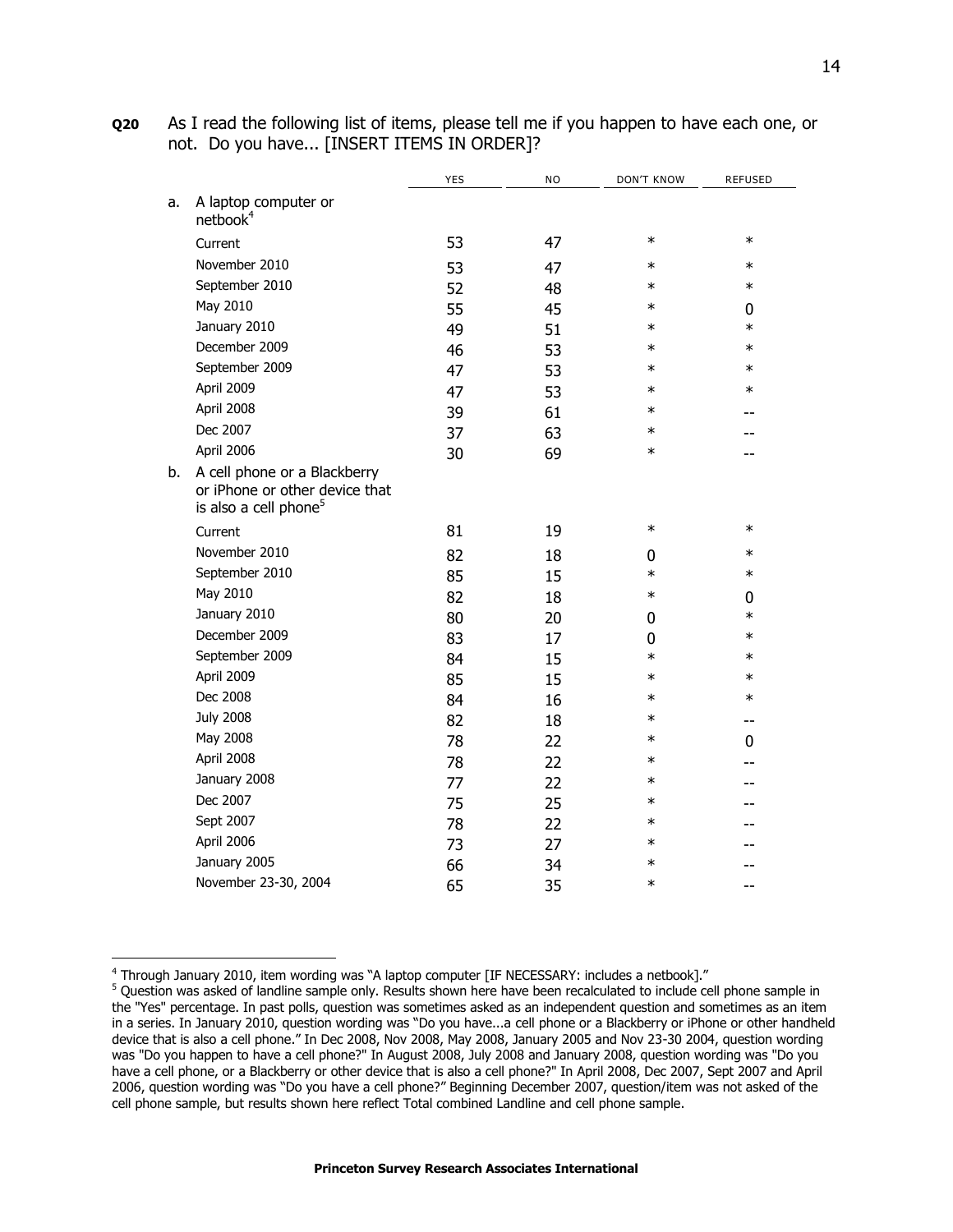# **Q21** Does anyone in your household have a working cell phone?

| Based on non-cell phone users |  |
|-------------------------------|--|
|-------------------------------|--|

|                        | <b>YES</b> | NO. | <b>DON'T KNOW</b> | <b>REFUSED</b> |
|------------------------|------------|-----|-------------------|----------------|
| Current $[N=321]$      | 41         | 58  | $\ast$            | ∗              |
| November 2010 [N=339]  | 38         | 61  | $\ast$            | ∗              |
| September 2010 [N=516] | 33         | 67  | $\ast$            | $\ast$         |
| May 2010 [N=335]       | 35         | 64  |                   |                |
| January 2010 [N=368]   | 38         | 61  | $\ast$            | $\ast$         |
| December 2009 [N=339]  | 31         | 68  | $^\ast$           | ∗              |

## **Q22** On your laptop computer or netbook, do you use [INSERT IN ORDER]?<sup>6</sup>

Based on internet users who have a laptop or netbook

|    |                                                                                                                                  | <b>YES</b> | <b>NO</b> | <b>DON'T KNOW</b> | <b>REFUSED</b> |
|----|----------------------------------------------------------------------------------------------------------------------------------|------------|-----------|-------------------|----------------|
| a. | WiFi or a wireless connection to access the<br>internet                                                                          |            |           |                   |                |
|    | [IF NECESSARY: WiFi is a short-range wireless<br>internet connection.]                                                           |            |           |                   |                |
|    | Current $[N=1,176]$                                                                                                              | 88         | 11        | 1                 | $\ast$         |
|    | May 2010 [N=1,144]                                                                                                               | 88         | 11        |                   | 0              |
|    | January 2010 [N=1,019]                                                                                                           | 83         | 17        | 1                 | 0              |
|    | December 2009 [N=1,000]                                                                                                          | 83         | 16        | 1                 | $\ast$         |
|    | September 2009 [N=965]                                                                                                           | 82         | 17        |                   | $\ast$         |
|    | April 2009 [N=937]                                                                                                               | 80         | 19        | 1                 | $\ast$         |
| b. | Mobile wireless broadband, such as an AirCard, to<br>access the internet <sup>7</sup>                                            |            |           |                   |                |
|    | [IF NECESSARY: Wireless broadband is a longer-<br>range wireless connection, offered by many<br>telephone companies and others.] |            |           |                   |                |
|    | Current                                                                                                                          | 27         | 68        | 5                 | $\ast$         |
|    | May 2010                                                                                                                         | 24         | 72        | 4                 | $\ast$         |
|    | January 2010                                                                                                                     | 19         | 79        | $\overline{2}$    | 0              |
|    | December 2009                                                                                                                    | 28         | 69        | 2                 | $\ast$         |
|    | September 2009                                                                                                                   | 31         | 64        | 5                 | $\ast$         |
|    | April 2009                                                                                                                       | 37         | 57        | 6                 | $\ast$         |

e<br>Frior to May 2010, question wording was "On your laptop computer, do you ever use [INSERT IN ORDER]?"<br><sup>7</sup> Prior to January 2010, item wording was "Wireless broadband, such as an AirCard, to access the internet"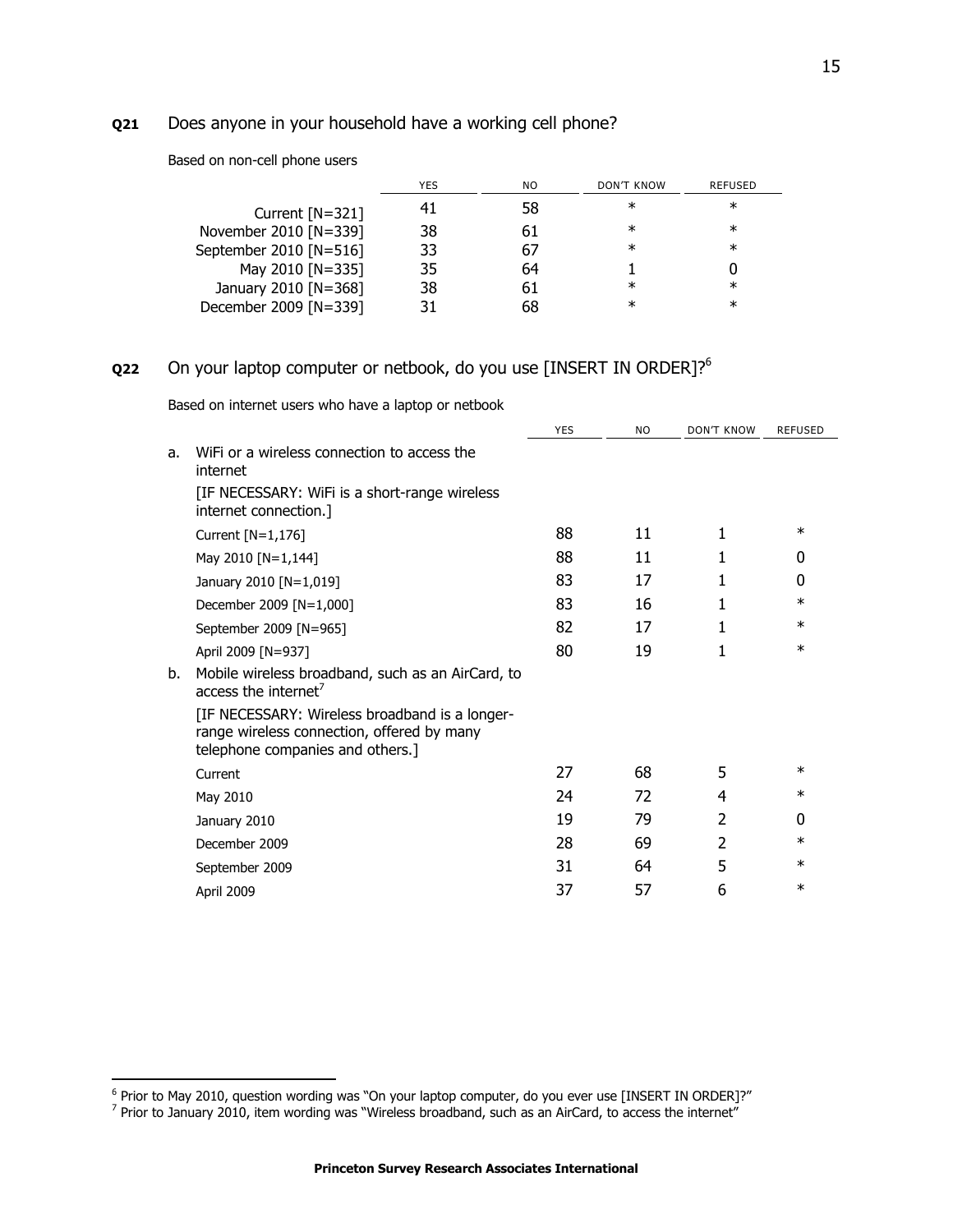**Q23** Thinking now just about your cell phone... Please tell me if you ever use your cell phone to do any of the following things. Do you ever use your cell phone to [INSERT ITEM; ALWAYS ASK a-b FIRST in order; ROTATE c-d.]?<sup>8</sup>

Based on cell phone users

j

|    |                                  | <b>YES</b> | <b>NO</b> | <b>DON'T KNOW</b> | REFUSED       |
|----|----------------------------------|------------|-----------|-------------------|---------------|
| a. | Send or receive email            |            |           |                   |               |
|    | Current [N=1,982]                | 38         | 62        | $\ast$            | $\ast$        |
|    | November 2010 [N=1,918]          | 34         | 66        | 0                 | $\ast$        |
|    | September 2010 [N=2,485]         | 34         | 66        | $\ast$            | 0             |
|    | May 2010 [N=1,917]               | 34         | 66        | 0                 | 0             |
|    | January 2010 [N=1,891]           | 30         | 70        | 0                 | 0             |
|    | December 2009 [N=1,919]          | 29         | 70        | $\ast$            | $\ast$        |
|    | September 2009 [N=1,868]         | 27         | 73        | $\ast$            | 0             |
|    | April 2009 [N=1,818]             | 25         | 75        | $\ast$            | 0             |
|    | December 2007 [N=1,704]          | 19         | 81        | 0                 | --            |
| b. | Send or receive text messages    |            |           |                   |               |
|    | Current                          | 74         | 26        | $\ast$            | $\ast$        |
|    | November 2010                    | 71         | 28        | $\ast$            | 0             |
|    | September 2010                   | 74         | 26        | $\ast$            | 0             |
|    | May 2010                         | 72         | 28        | 0                 | 0             |
|    | January 2010                     | 69         | 31        | $\ast$            | 0             |
|    | December 2009                    | 68         | 32        | $\ast$            | 0             |
|    | September 2009                   | 65         | 35        | $\ast$            | 0             |
|    | April 2009                       | 65         | 35        | $\ast$            | 0             |
|    | December 2007                    | 58         | 42        | 0                 |               |
| c. | Send or receive Instant Messages |            |           |                   |               |
|    | Current                          | 35         | 64        | $\mathbf{1}$      | $\ast$        |
|    | November 2010                    | 25         | 75        | $\ast$            | $\ast$        |
|    | September 2010                   | 30         | 70        | $\ast$            | $\ast$        |
|    | May 2010                         | 30         | 69        | $\mathbf{1}$      | $\ast$        |
|    | January 2010                     | 29         | 70        | 1                 | 0             |
|    | December 2009                    | 31         | 68        | $\mathbf{1}$      | 0             |
|    | September 2009                   | 27         | 72        | 1                 | $\ast$        |
|    | April 2009                       | 20         | 79        | $\ast$            | $\ast$        |
|    | December 2007                    | 17         | 83        | $\ast$            |               |
|    |                                  |            |           |                   | Q23 continued |

<sup>&</sup>lt;sup>8</sup> Prior to January 2010, question wording was "Please tell me if you ever use your cell phone or Blackberry or other device to do any of the following things. Do you ever use it to [INSERT ITEM]?" In January 2010, question wording was "Please tell me if you ever use your cell phone or Blackberry or other handheld device to do any of the following things. Do you ever use it to [INSERT ITEMS]?" For January 2010, December 2009, and September 2009, an answer category "Cell phone can't do this" was available as a volunteered option; "No" percentages for those trends reflect combined "No" and "Cell phone can't do this" results.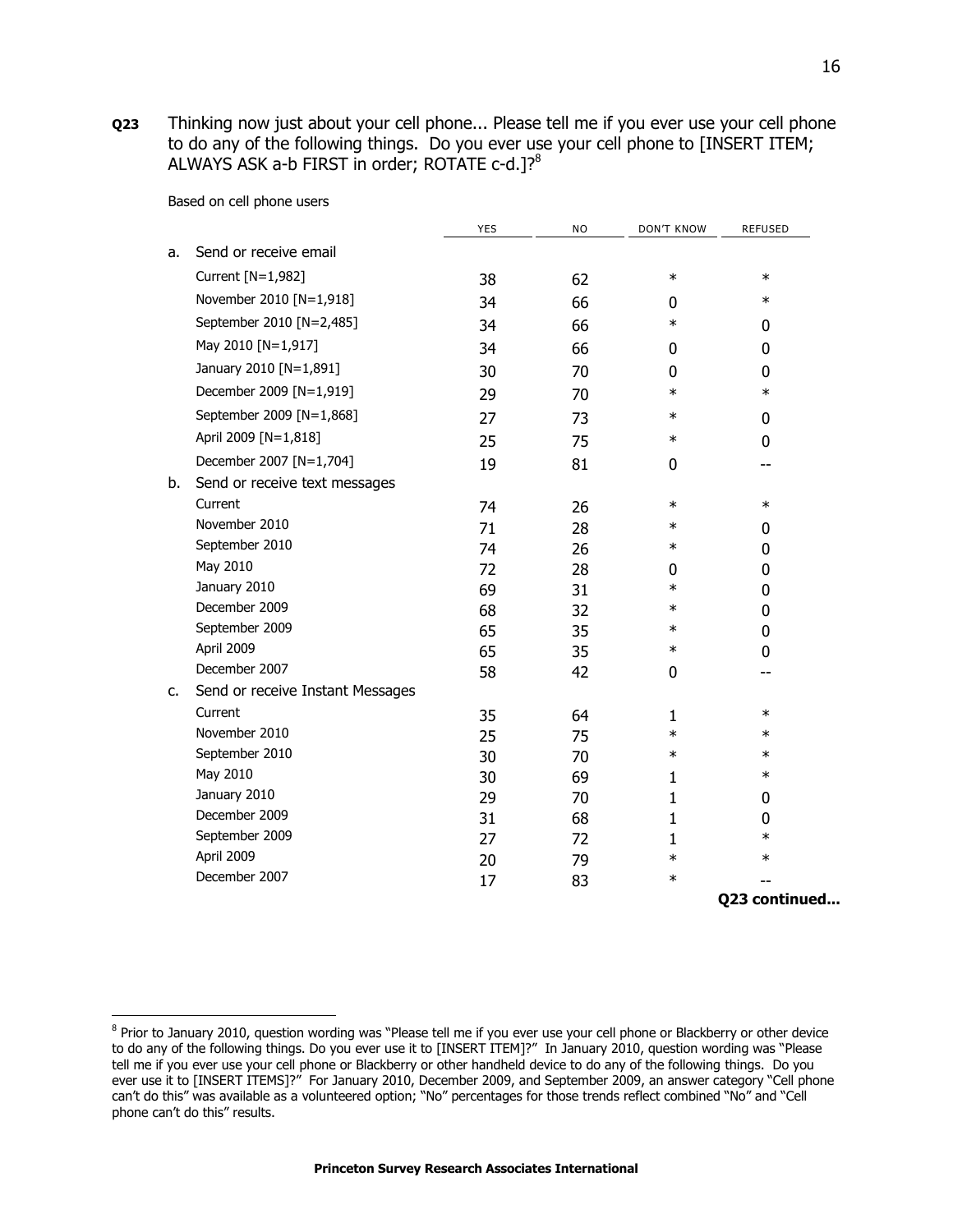# **Q23 continued...**

|    |                                  | <b>YES</b> | NO. | <b>DON'T KNOW</b> | <b>REFUSED</b> |
|----|----------------------------------|------------|-----|-------------------|----------------|
| d. | Access the internet <sup>9</sup> |            |     |                   |                |
|    | Current                          | 42         | 58  | $\ast$            | $\ast$         |
|    | November 2010                    | 39         | 61  | $\ast$            | $\ast$         |
|    | September 2010                   | 39         | 61  | $\ast$            | 0              |
|    | May 2010                         | 38         | 62  |                   | 0              |
|    | January 2010                     | 34         | 66  |                   | 0              |
|    | December 2009                    | 32         | 67  | $\ast$            | 0              |
|    | September 2009                   | 29         | 71  | $\ast$            | 0              |
|    | April 2009                       | 25         | 74  | ∗                 | $\ast$         |

# **WIRELESS** Wireless internet use<sup>10</sup>

|                | WIRELESS<br>INTERNET USER | INTERNET USER<br><b>BUT NOT WIRELESS</b> | ALL OTHERS |
|----------------|---------------------------|------------------------------------------|------------|
| Current        | 59                        | 20                                       | 20         |
| November 2010  | 57                        | 20                                       | 23         |
| September 2010 | 57                        | 20                                       | 23         |
| May 2010       | 59                        | 22                                       | 19         |
| January 2010   | 53                        | 24                                       | 23         |
| December 2009  | 55                        | 24                                       | 21         |
| September 2009 | 54                        | 25                                       | 21         |
| April 2009     | 56                        | 23                                       | 20         |
| December 2008  | 43                        | 30                                       | 26         |
| November 2008  | 37                        | 37                                       | 26         |

 $\frac{9}{2}$  In December 2007, item wording was "Access the internet for news, weather, sports, or other information"

 $10$  Definitions for wireless internet use may vary from survey to survey.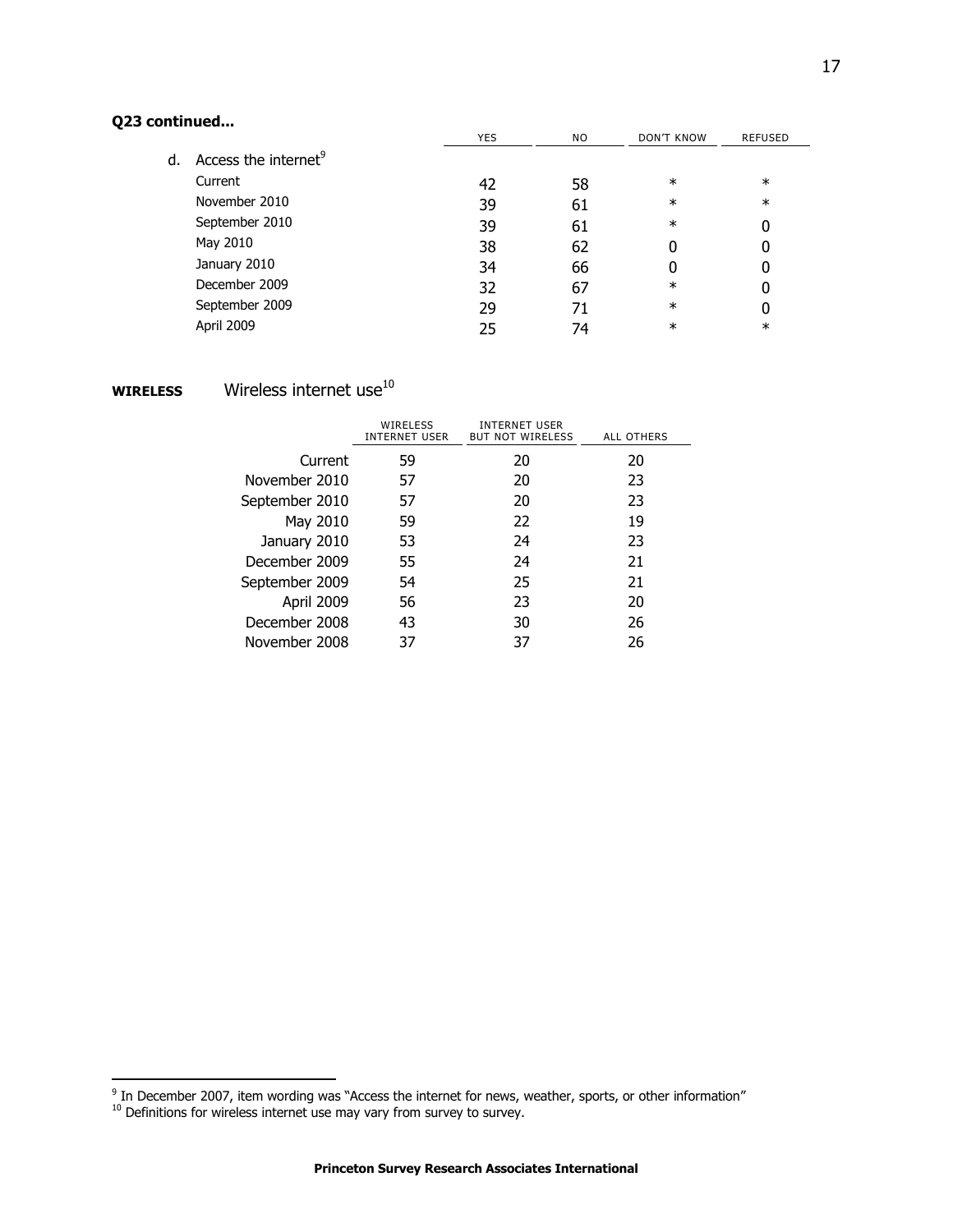**WEB1** Next... Please tell me if you ever use the internet to do any of the following things. Do you ever use the internet to...? $^{11}$ 

|  |  | Based on all internet users $[N=1,811]$ |  |  |  |
|--|--|-----------------------------------------|--|--|--|
|--|--|-----------------------------------------|--|--|--|

 $\overline{a}$ 

|                                                                                      | <b>TOTAL HAVE</b><br><b>EVER DONE</b><br><b>THIS</b> | DID<br>YESTERDAY | <b>HAVE NOT</b><br><b>DONE THIS</b> | <b>DON'T KNOW</b> | <b>REFUSED</b>        |
|--------------------------------------------------------------------------------------|------------------------------------------------------|------------------|-------------------------------------|-------------------|-----------------------|
| Make a donation to a charity online                                                  |                                                      |                  |                                     |                   |                       |
| Current                                                                              | 29                                                   | n/a              | 71                                  | 0                 | 0                     |
| May 2010                                                                             | 22                                                   | 1                | 77                                  | $\ast$            | $\mathbf 0$           |
| April 2009                                                                           | 19                                                   | $\ast$           | 80                                  | 0                 | $\ast$                |
| May 2008                                                                             | 20                                                   | 1                | 80                                  | $\ast$            |                       |
| September 2005                                                                       | 18                                                   | 1                | 82                                  | $\ast$            | --                    |
| February 2005                                                                        | 11                                                   | 1                | 88                                  | $\ast$            |                       |
| January 2005                                                                         | 13                                                   | $\ast$           | 86                                  | $\ast$            |                       |
| Nov 23-30, 2004                                                                      | 12                                                   | $\ast$           | 88                                  | 0                 |                       |
| December 2002                                                                        | $\overline{7}$                                       | $\ast$           | 93                                  | 0                 |                       |
| July, 2002                                                                           | $\overline{7}$                                       | $\ast$           | 93                                  | $\ast$            |                       |
| Dec 17-23, 2001                                                                      | $\overline{7}$                                       | $\ast$           | 93                                  | 0                 |                       |
| Nov 19-Dec 16, 2001                                                                  | 7                                                    | $\ast$           | 93                                  | 0                 |                       |
| Oct 19-Nov 18, 2001                                                                  | $\overline{7}$                                       | $\ast$           | 93                                  | 0                 |                       |
| Oct 8-18, 2001                                                                       | 6                                                    | $\ast$           | 93                                  | $\ast$            |                       |
| Oct 2-7, 2001                                                                        | 10                                                   | $\ast$           | 90                                  | $\pmb{0}$         |                       |
| Sept 20-Oct 1, 2001                                                                  | $\overline{7}$                                       | 1                | 91                                  | $\overline{2}$    |                       |
| Use a social networking site like<br>MySpace, Facebook or LinkedIn.com <sup>12</sup> |                                                      |                  |                                     |                   |                       |
| Current                                                                              | 62                                                   | n/a              | 38                                  | $\ast$            | 0                     |
| November 2010                                                                        | 61                                                   | 37               | 39                                  | $\ast$            | $\ast$                |
| September 2010                                                                       | 62                                                   | 39               | 38                                  | $\ast$            | 0                     |
| May 2010                                                                             | 61                                                   | 38               | 39                                  | 0                 | $\mathbf 0$           |
| January 2010                                                                         | 57                                                   | 32               | 43                                  | $\ast$            | 0                     |
| December 2009                                                                        | 56                                                   | 33               | 44                                  | 0                 | $\ast$                |
| September 2009                                                                       | 47                                                   | 27               | 52                                  | $\ast$            | $\ast$                |
| April 2009                                                                           | 46                                                   | 27               | 54                                  | $\ast$            | $\ast$                |
| December 2008<br>November 2008                                                       | 35                                                   | 19               | 65                                  | $\ast$            |                       |
| <b>July 2008</b>                                                                     | 37<br>34                                             | 19               | 63<br>66                            | 0<br>$\ast$       | 0                     |
| May 2008                                                                             | 29                                                   | n/a<br>13        | 70                                  | $\ast$            | --                    |
| August 2006                                                                          | 16                                                   | 9                | 84                                  | $\ast$            |                       |
| September 2005                                                                       | 11                                                   | 3                | 88                                  | 1                 |                       |
| February 2005                                                                        | 8                                                    | $\overline{2}$   | 91                                  | 1                 |                       |
|                                                                                      |                                                      |                  |                                     |                   | <b>WEB1</b> continued |

 $11$  Prior to January 2005, question wording was "Please tell me if you ever do any of the following when you go online. Do you ever…?‖ Unless otherwise noted, trends are based on all internet users for that survey.

 $^{12}$  In December 2008, item wording was "Use a social networking site like MySpace or Facebook." In August 2006, item wording was "Use an online social networking site like MySpace, Facebook or Friendster". Prior to August 2006, item wording was "Use online social or professional networking sites like Friendster or LinkedIn"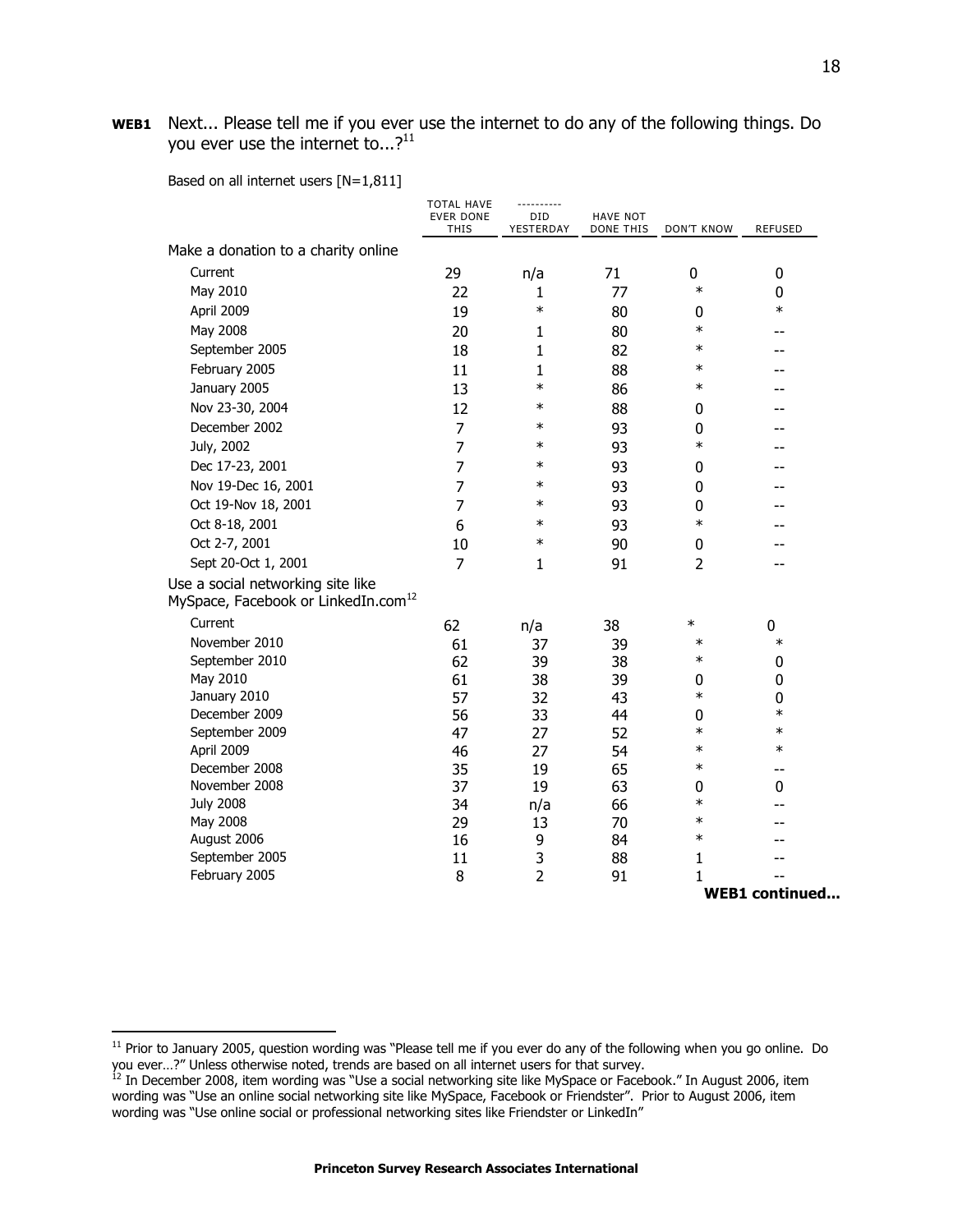#### **WEB1 continued...**

j

| ,,,,,,,,,,,,,,,,,         |                                       |           |                  |            |                |
|---------------------------|---------------------------------------|-----------|------------------|------------|----------------|
|                           | <b>TOTAL HAVE</b><br><b>EVER DONE</b> | DID.      | <b>HAVE NOT</b>  |            |                |
|                           | THIS                                  | YESTERDAY | <b>DONE THIS</b> | DON'T KNOW | <b>REFUSED</b> |
| Use Twitter <sup>13</sup> |                                       |           |                  |            |                |
| Current                   | 12                                    | n/a       | 88               | $\ast$     | U              |
| November 2010             | 8                                     |           | 92               |            | $\ast$         |
| September 2010            | 24                                    | 13        | 76               | $\ast$     |                |
| May 2010                  | 17                                    | 10        | 83               | $\ast$     |                |
| January 2010              | 19                                    | 9         | 81               | $\ast$     | $\ast$         |
| December 2009             | 21                                    | 11        | 78               | $\ast$     | $\ast$         |
| September 2009            | 19                                    | 9         | 80               | $\ast$     | 0              |
| April 2009                | 11                                    |           | 88               |            | $\ast$         |
| December 2008             | 11                                    |           | 89               |            |                |
| November 2008             | 9                                     |           | 90               | $^\ast$    | $\ast$         |
| August 2008               | 6                                     |           | 93               |            |                |
|                           |                                       |           |                  |            |                |

 $^{13}$  In August 2008, item wording was "Use Twitter or another "micro-blogging" service to share updates about yourself or to see updates about others." From November 2008 thru September 2010, item wording was "Use Twitter or another service to share updates about yourself or to see updates about others". In November 2010, item wording was "Use Twitter".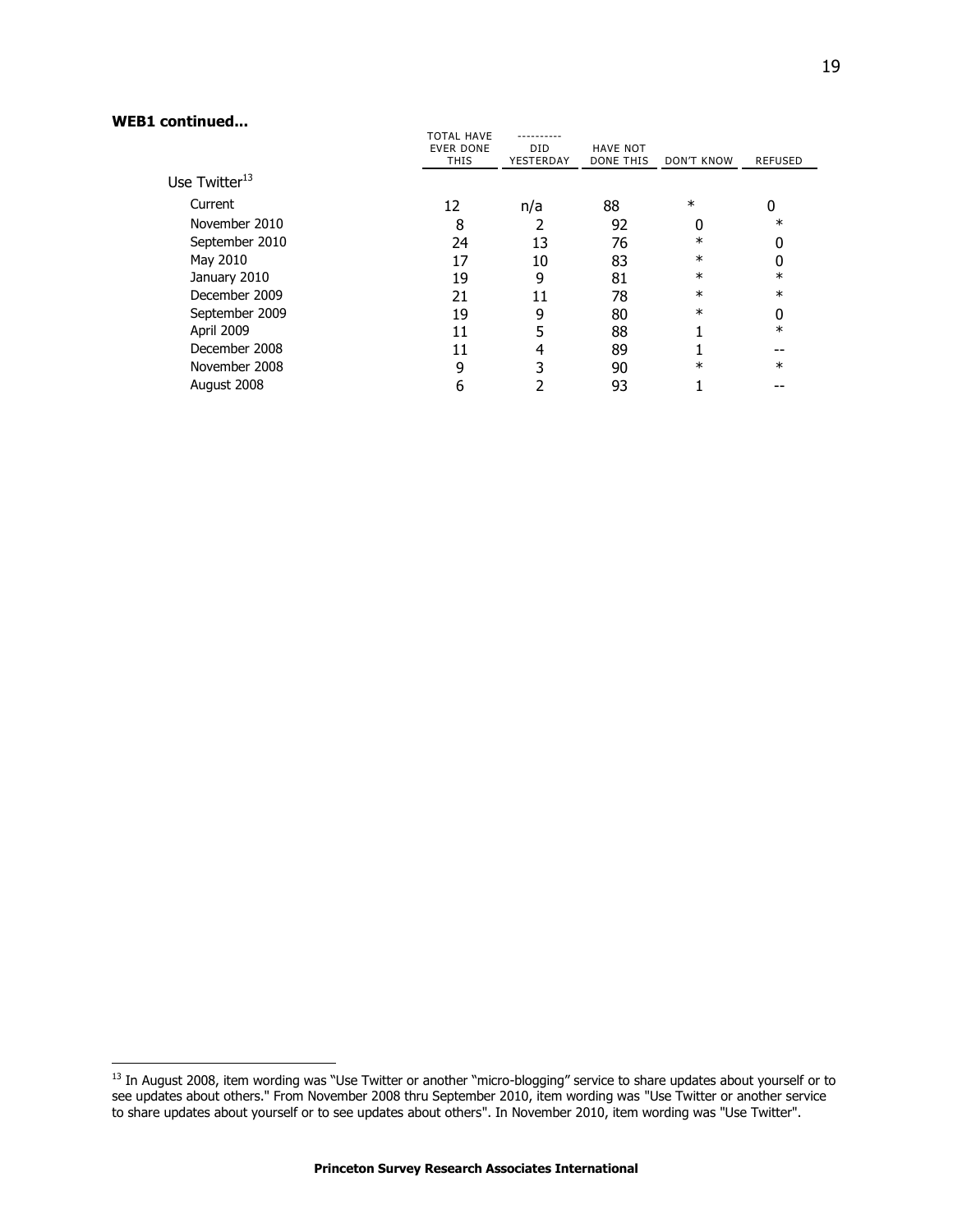**Q24** Overall, would you say the internet has a MAJOR impact, a MINOR impact, or NO impact at all on your ability to... [INSERT; RANDOMIZE]?

|    |                                                                                                                                                                                              | <b>MAJOR</b><br><b>IMPACT</b> | <b>MINOR</b><br><b>IMPACT</b> | NO IMPACT | DON'T<br><b>KNOW</b> | <b>REFUSED</b> |
|----|----------------------------------------------------------------------------------------------------------------------------------------------------------------------------------------------|-------------------------------|-------------------------------|-----------|----------------------|----------------|
| a. | Item A: Based on all internet users [N=1,811]<br>Find social, civic, professional, religious or<br>spiritual groups that match your interests<br>Items B thru G: Based on internet users who | 39                            | 32                            | 29        | 1                    | $\ast$         |
|    | are active in any groups $[N=1,525]$                                                                                                                                                         |                               |                               |           |                      |                |
| b. | Invite friends and acquaintances to join<br>social, civic, professional, religious or<br>spiritual groups you are active in                                                                  | 35                            | 36                            | 29        | $\ast$               | $\ast$         |
| C. | Keep up with news and information from<br>the social, civic, professional, religious or<br>spiritual groups you are active in                                                                | 53                            | 30                            | 17        | $\ast$               | $\ast$         |
| d. | Organize activities for the social, civic,<br>professional, religious or spiritual groups<br>you are active in                                                                               | 41                            | 33                            | 26        | ж                    | $\ast$         |
| e. | Contribute money to social, civic,<br>professional, religious or spiritual groups                                                                                                            | 24                            | 34                            | 41        | 1                    | 1              |
| f. | Volunteer your time to social, civic,<br>professional, religious or spiritual groups                                                                                                         | 24                            | 40                            | 35        | $\ast$               | $\ast$         |
| q. | Create your own social, civic, professional,<br>religious or spiritual groups                                                                                                                | 28                            | 28                            | 42        | 1                    |                |
|    |                                                                                                                                                                                              |                               |                               |           |                      |                |

**Q25** Thinking again about all of the different groups [IF NECESSARY, READ: that is, social, civic, professional, religious or spiritual groups] in which you are currently active... Did you discover any of these groups ON THE INTERNET that you otherwise would not have known about, or not?

Based on internet users who are active in any groups [N=1,525]

|               | <b>CURRENT</b> |                                                  |
|---------------|----------------|--------------------------------------------------|
| $\frac{1}{2}$ | ว4             | Yes, discovered some groups on internet          |
|               | 75             | No, would have known about them without internet |
|               | $\ast$         | Don't know                                       |
|               | $\ast$         | Refused                                          |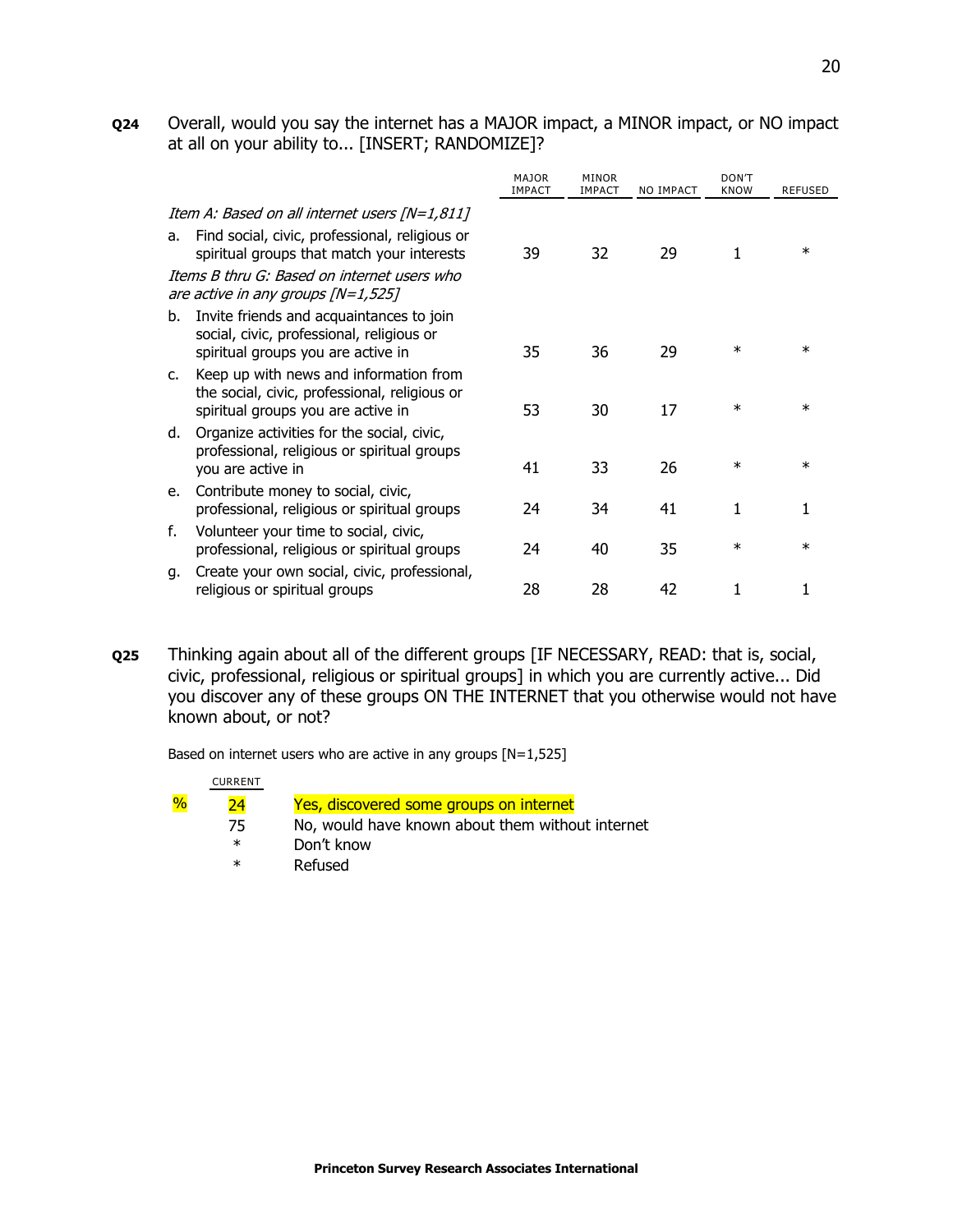**Q26** Overall, would you say the internet makes it possible for you to be active in a greater number of groups [IF NECESSARY, READ: that is, social, civic, professional, religious or spiritual groups] than you otherwise would be able to, or has the internet had no impact on the number of groups you are active in?

IF YES, ASK: Does the internet make it possible for you to be active in A LOT more groups, or JUST A FEW more groups?

Based on internet users who are active in any groups  $[N=1,525]$ 

#### CURRENT

| % | 26     | Yes, a lot more groups                         |
|---|--------|------------------------------------------------|
|   | 20     | Yes, just few more groups                      |
|   | 53     | No, internet has no impact on number of groups |
|   | $\ast$ | Don't know                                     |
|   |        | Refused                                        |

### There is no Question 27.

**Q28** Overall, would you say that you spend...[READ 1-3; ROTATE 1-2]

#### Based on all internet users [N=1,811]

#### CURRENT

- % 23 MORE time participating in social, civic, professional, religious or spiritual group activities because of the internet 6 LESS time participating in social, civic, professional, religious or spiritual group activities because of the internet 70 The internet has no impact on the amount of time you spend participating in these types of groups
	- 1 Don't know
	-
	- \* Refused
- **Q29** Do you ever use the internet or email to invite someone to join a social, civic, professional, religious or spiritual group, or not?

Based on internet users who are active in any groups  $[N=1,525]$ 

# CURRENT

- % 38 Yes 62 No
	- \* Don't know
	- \* Refused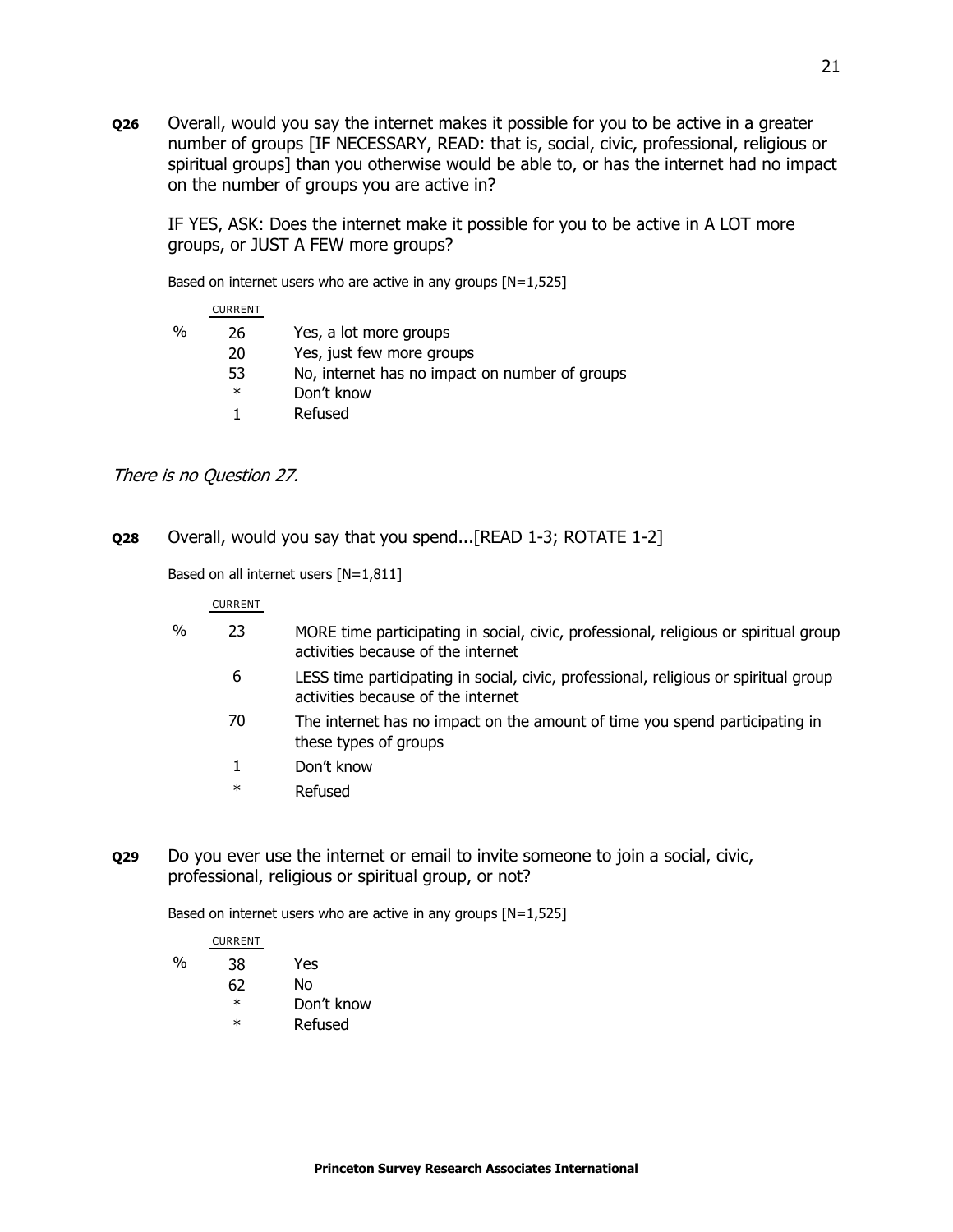**Q30** Have you, personally, ever been invited online or through email to join a social, civic, professional, religious or spiritual group, or not?

Based on all internet users [N=1,811]

|               | <b>CURRENT</b> |            |
|---------------|----------------|------------|
| $\frac{0}{0}$ | 57             | Yes        |
|               | 42             | N٥         |
|               | 1              | Don't know |
|               | $^{\circ}$     | Refused    |
|               |                |            |

**Q31** Have you ever felt obligated to join a group [IF NECESSARY, READ: that is, a social, civic, professional, religious or spiritual group] because someone you know invited you to join, or have you never felt this way?

CURRENT % 16 Yes 84 No

- \* Don't know
- \* Refused
- **Q32** Have you, personally, ever created a group [IF NECESSARY, READ: that is, a social, civic, professional, religious or spiritual group] of your own, or have you never done this?

IF YES, ASK: What type of group was that?

|   | <b>CURRENT</b> |               |
|---|----------------|---------------|
| % | 8              | Yes (SPECIFY) |
|   | 91             | N٥            |
|   | 1              | Don't know    |
|   | ж              | Refused       |

**Q33** Have you, personally, ever been part of a group [IF NECESSARY, READ: that is, a social, civic, professional, religious or spiritual group] that was created online but lasted less than 12 months?

Based on all internet users [N=1,811]

CURRENT % 9 Yes 91 No 1 Don't know 0 Refused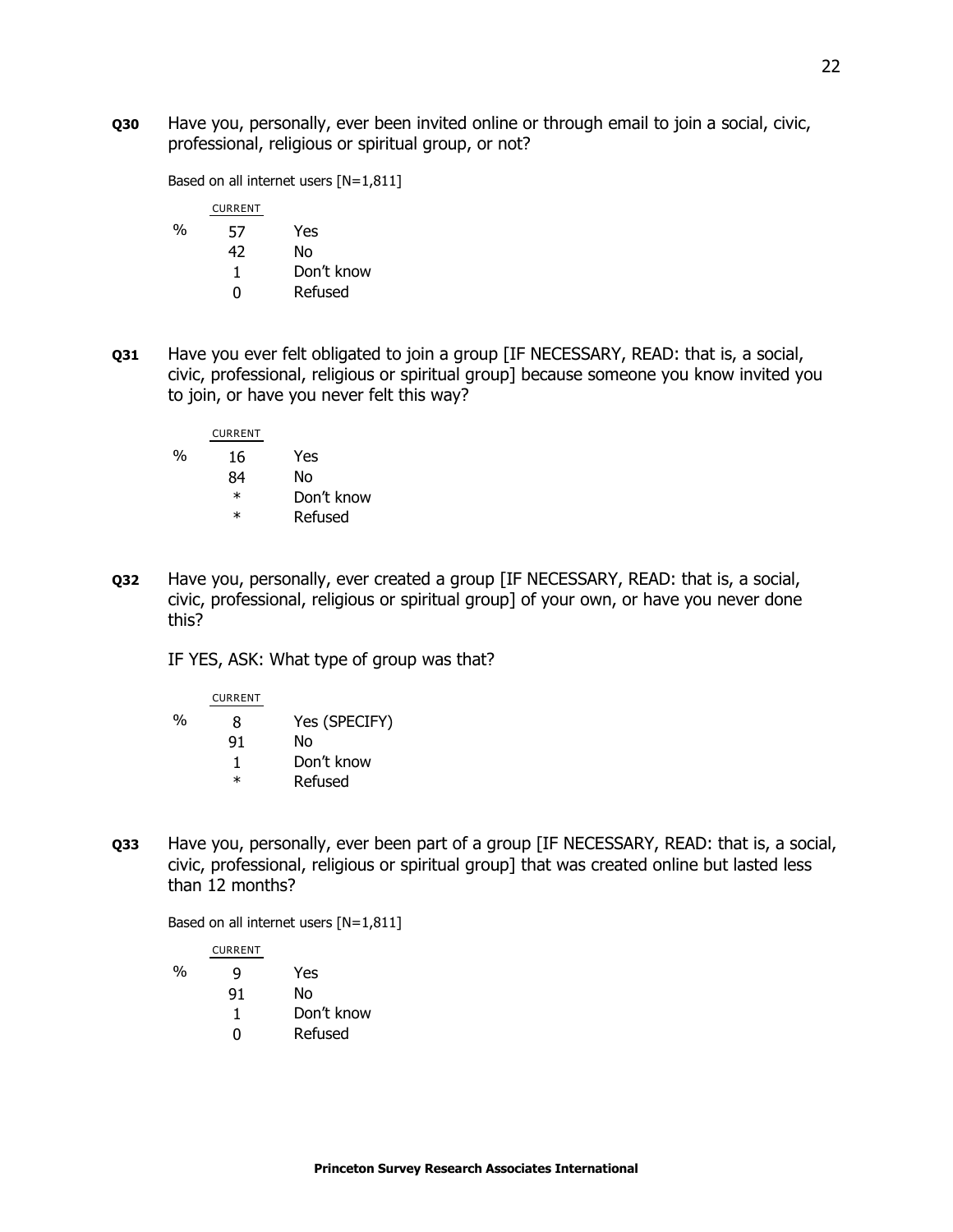**Q34** Thinking again about the different ways someone might participate in social, civic, professional, religious or spiritual groups...In the past 30 days, did you... [INSERT; RANDOMIZE], or not?

Based on those who are active in any groups

|    |                                                                                                                                    | <b>YES</b> | <b>NO</b> | DON'T KNOW  | <b>REFUSED</b> |
|----|------------------------------------------------------------------------------------------------------------------------------------|------------|-----------|-------------|----------------|
|    | Item A: Based on internet users who are active<br>in any groups $[N=1,525]$                                                        |            |           |             |                |
| а. | Contribute to an online discussion or<br>message board for a group you are active in                                               | 24         | 76        | $\ast$      | $\ast$         |
|    | Item B: Based on internet users who are active<br>in any groups $[N=1,525]$                                                        |            |           |             |                |
| b. | Send or receive email with members of a<br>social, civic, professional, religious or<br>spiritual group you are active in          | 57         | 43        | $\mathbf 0$ | $\ast$         |
|    | Item C: Based on internet users who are active<br>in any groups that have a website $[N=1,143]$                                    |            |           |             |                |
| c. | Visit the website of a group you are active in                                                                                     | 65         | 35        | $\ast$      | $\ast$         |
|    | Item D: Based on internet users who are active<br>in any groups $[N=1,525]$                                                        |            |           |             |                |
|    | d. Read the electronic newsletter or email<br>updates of a group you are active in                                                 | 56         | 44        | 0           | $\ast$         |
|    | Item E: Based on SNS users who are active in<br>any groups [N=895]                                                                 |            |           |             |                |
| е. | Post news about a group you are active in<br>on a social networking site like Facebook                                             | 30         | 69        | $\ast$      | $\ast$         |
|    | Item F: Based on SNS users who are active in<br>any groups that use social networking sites<br>$/N = 5797$                         |            |           |             |                |
| f. | Read updates or messages on a social<br>networking site like Facebook about a group<br>you are active in                           | 65         | 35        | 0           | $\ast$         |
|    | Item G: Based on Twitter users who are active in<br>any groups [N=168]                                                             |            |           |             |                |
| q. | Post news on Twitter about a group you are<br>active in                                                                            | 21         | 79        | 0           | $\mathbf 0$    |
|    | Item H: Based on Twitter users who are active in<br>any groups that use Twitter [N=84]                                             |            |           |             |                |
| h. | Read updates and posts on Twitter about a<br>group you are active in                                                               | 63         | 37        | 0           | $\mathbf 0$    |
|    | Item I: Based on those who text and are active<br>in any groups $[N=1, 122]$                                                       |            |           |             |                |
| i. | Send and receive text messages with<br>members of a social, civic, professional,<br>religious or spiritual group you are active in | 45         | 55        | $\ast$      | $\ast$         |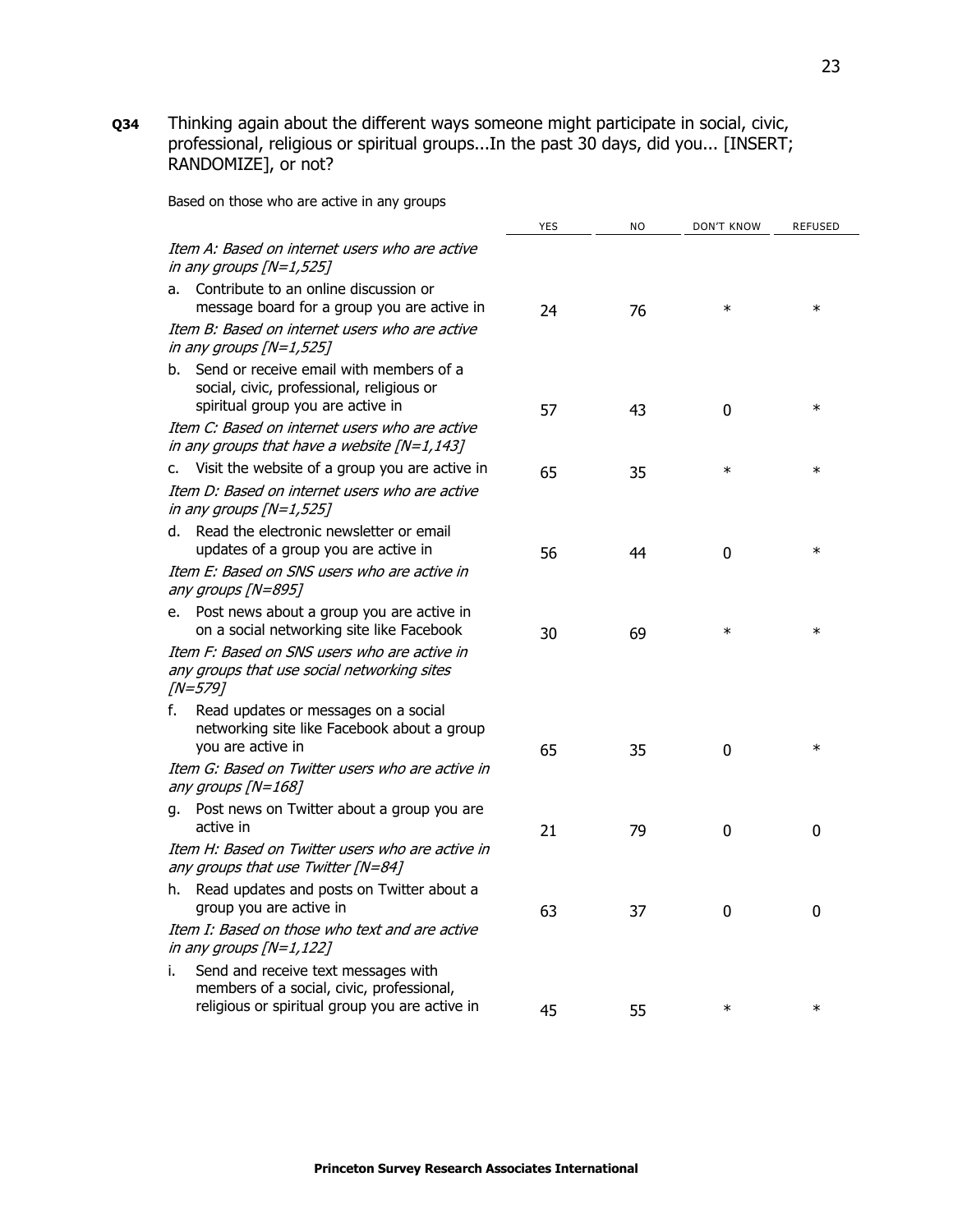**Q35** Thinking now about the past 12 months...In the past 12 months, have any of the groups or organizations in which you are active... [INSERT; RANDOMIZE; ASK ITEMS a AND b FIRST IN ORDER], or not?

IF YES AND INTERNET USER, ASK: Did the internet play a major role, minor role, or no role at all in this?

#### IF YES AND NOT AN INTERNET USER, RECORD AS 'YES, INTERNET PLAYED NO ROLE AT ALL'

Based on those who are active in any groups [N=1,833]

|               |                                                                                    | YES /<br><b>INTERNET</b><br><b>MAJOR</b><br><b>ROLE</b> | YES /<br><b>INTERNET</b><br><b>MINOR</b><br><b>ROLE</b> | YES /<br><b>INTERNET</b><br>NO ROLE | NO, GROUP<br>DIDN'T<br><b>ACHIEVE</b><br><b>THIS</b> | DON'T<br><b>KNOW</b> | <b>REFUSED</b> |
|---------------|------------------------------------------------------------------------------------|---------------------------------------------------------|---------------------------------------------------------|-------------------------------------|------------------------------------------------------|----------------------|----------------|
| а.            | Solved a difficult problem or<br>achieved change in your LOCAL<br><b>COMMUNITY</b> | 9                                                       | 13                                                      | 12                                  | 61                                                   | 4                    | $\ast$         |
| b.            | Solved a difficult problem or<br>achieved change in SOCIETY AT<br>LARGE            | 10                                                      | 10                                                      | 7                                   | 68                                                   | 5                    | $\ast$         |
| $C_{\bullet}$ | Provided financial support or<br>assistance to someone in need                     | 13                                                      | 16                                                      | 22                                  | 44                                                   | 4                    | $\ast$         |
| d.            | Provided emotional support to<br>someone in need                                   | 15                                                      | 17                                                      | 23                                  | 41                                                   | 4                    | $\ast$         |
| e.            | Raised money for a specific cause                                                  | 17                                                      | 18                                                      | 15                                  | 47                                                   | 4                    | $\ast$         |
| f.            | Gotten a candidate elected to a<br>public office                                   | 9                                                       | 5                                                       | 3                                   | 79                                                   | 4                    | $\ast$         |
| q.            | Raised awareness about an<br>important social issue                                | 22                                                      | 17                                                      | 9                                   | 48                                                   | 4                    | $\ast$         |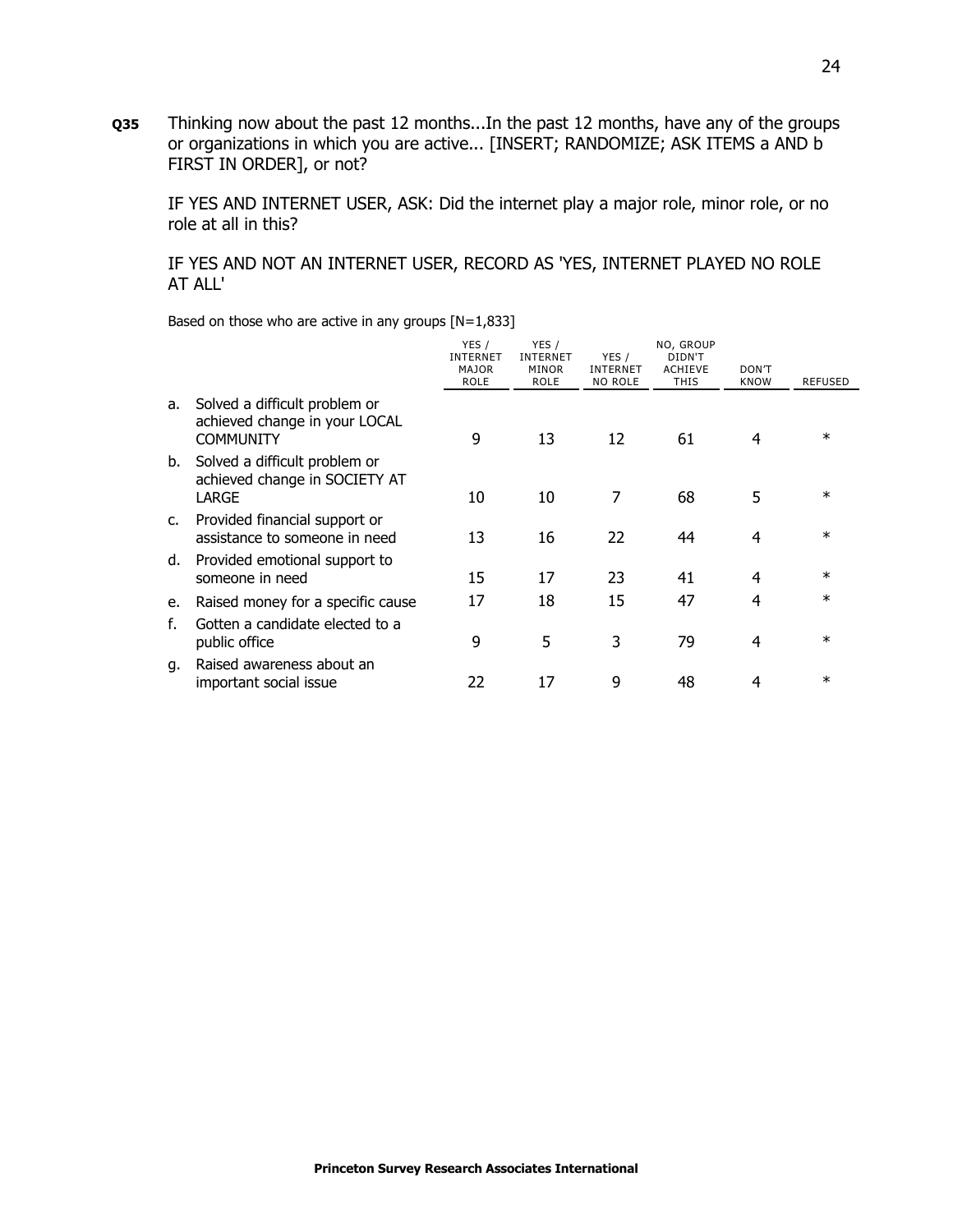A few last questions for statistical purposes only...

**LIVE1** Which of the following BEST describes the place where you now live? (READ 1-4)

|      | <b>CURRENT</b> |                            |
|------|----------------|----------------------------|
| $\%$ | 21             | A large city               |
|      | 23             | A suburb near a large city |
|      | 35             | A small city or town       |
|      | 19             | A rural area               |
|      | 1              | (DO NOT READ) Don't know   |
|      | 1              | (DO NOT READ) Refused      |

**LIVE2** About how long have you lived in the neighborhood where you live now? Have you lived there... (READ 1-5)

#### CURRENT

- % 11 Less than one year
	- 30 One to five years
	- 18 Six to ten years
	- 17 11 to 20 years
	- 23 More than 20 years
	- 1 (DO NOT READ) All my life
	- \* (DO NOT READ) Don't know
	- (DO NOT READ) Refused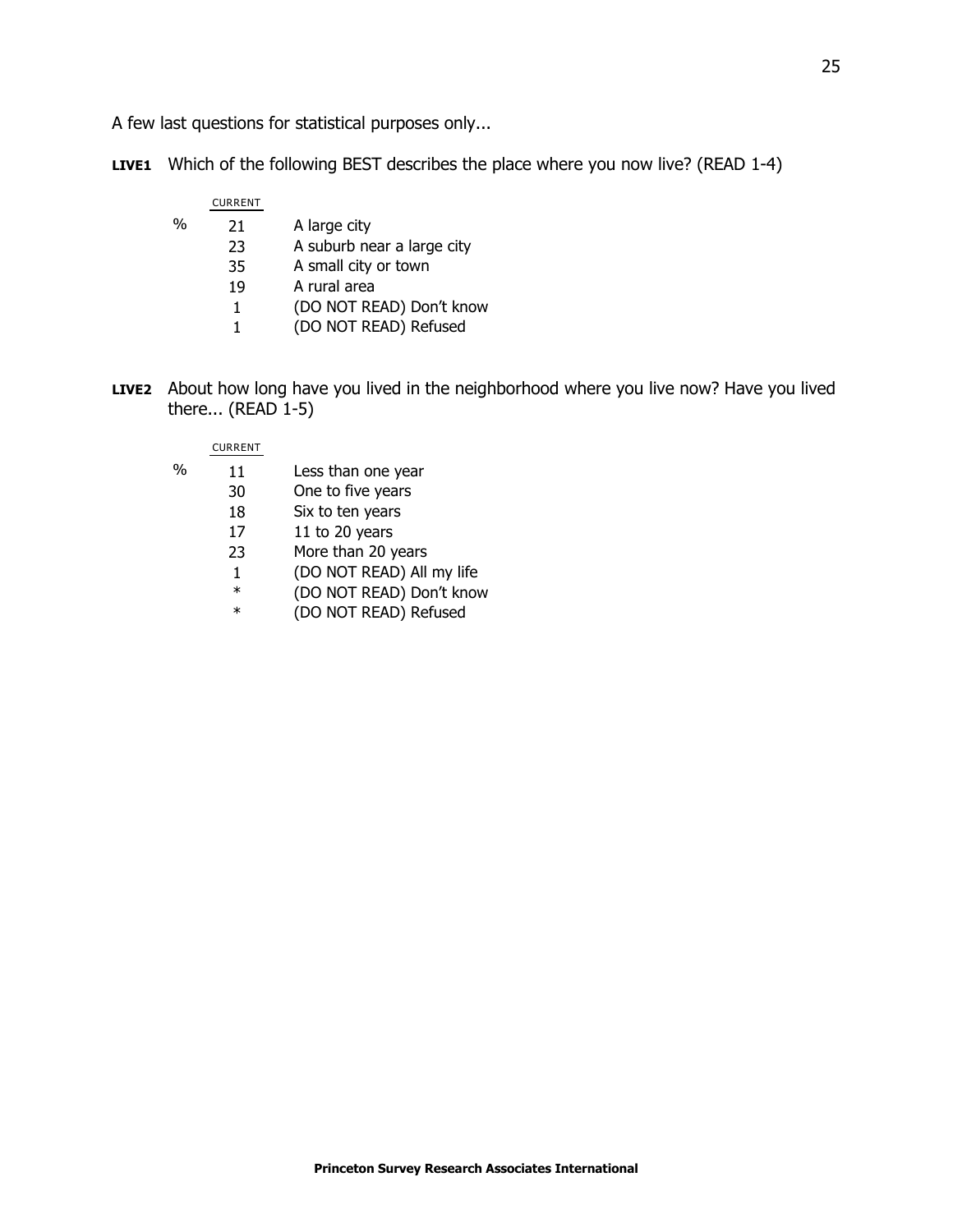**MODEMA** At home, do you connect to the internet through a dial-up telephone line, or do you have some other type of connection, such as a DSL-enabled phone line, a cable TV modem, a wireless connection, a fiber optic connection such as FIOS or a  $T-1$ ?<sup>14</sup>

|                      |         | <b>TOTAL</b><br>HIGH |            | CABLE        |          | <b>FIBER</b>        |        |              |    |      |
|----------------------|---------|----------------------|------------|--------------|----------|---------------------|--------|--------------|----|------|
|                      | DIAL-UP | <b>SPEED</b>         | <b>DSL</b> | <b>MODEM</b> | WIRELESS | OPTIC <sup>15</sup> | $T-1$  | <b>OTHER</b> | DK | REF. |
| Current [N=1,731]    | 6       | 85                   | 27         | 33           | 19       | 5                   | $\ast$ | 2            | 6  | 2    |
| Nov 2010 [N=1,560]   | 6       | 86                   | 28         | 33           | 20       | 5                   | 1      | 2            | 4  | 2    |
| Sept 2010 [N=1,947]  | 7       | 86                   | 29         | 31           | 20       | 6                   | 1      | 2            | 4  |      |
| May 2010 [N=1,659]   | 7       | 86                   | 27         | 33           | 20       | 5                   | 1      | 2            | 4  |      |
| Jan 2010 [N=1,573]   | 7       | 88                   | 29         | 38           | 18       | 4                   | $\ast$ | 1            | 3  |      |
| Dec 2009 [N=1,582]   | 9       | 86                   | 28         | 37           | 17       | 3                   | 1      | 2            | 4  | 1    |
| Sept 2009 [N=1,584]  | 7       | 87                   | 30         | 37           | 15       | 4                   | $\ast$ | 2            | 3  | 2    |
| April 2009 [N=1,567] | 9       | 86                   | 29         | 36           | 15       | 4                   | 1      | 2            | 3  | 1    |
| Dec 2008 [N=1,538]   | 13      | 80                   | 30         | 32           | 15       | 3                   | $\ast$ | 1            | 5  |      |
| Nov 2008 [N=1,481]   | 12      | 82                   | 33         | 34           | 13       | 3                   | $\ast$ | 1            | 5  |      |
| Aug 2008 [N=1,543]   | 13      | 81                   | 37         | 30           | 10       | 3                   | 1      | 1            | 5  |      |
| July 2008 [N=1,797]  | 14      | 81                   | 35         | 30           | 13       | 3                   | 1      | 1            | 4  |      |
| May 2008 [N=1,463]   | 15      | 79                   | 36         | 31           | 9        | 2                   | $\ast$ | 1            | 5  |      |
| Dec 2007 [N=1,483]   | 18      | 77                   | 34         | 31           | 10       | 2                   | 1      | 1            | 3  |      |
| Sept 2007 [N=1,575]  | 20      | 73                   | 34         | 30           | 8        | 2                   | n/a    | 1            | 6  |      |
| Feb 2007 [N=1,406]   | 23      | 70                   | 35         | 28           | 6        | 1                   | n/a    | 1            | 6  |      |
| Aug 2006 [N=1,787]   | 28      | 68                   | 34         | 30           | 3        | 1                   | n/a    | 1            | 3  |      |
| Dec 2005 [N=1,715]   | 35      | 61                   | 29         | 27           | 4        | 1                   | n/a    | 1            | 3  |      |
| June 2005 [N=1,204]  | 44      | 53                   | 24         | 25           | 3        | 1                   | n/a    | 1            |    |      |
| Feb 2005 [N=1,287]   | 47      | 50                   | 22         | 25           | 3        | 1                   | n/a    | 1            | 3  |      |
| Jan 2005 [N=1,261]   | 48      | 50                   | 21         | 26           | 2        | 1                   | n/a    | 1            |    |      |
| Feb 2004 [N=1,241]   | 55      | 42                   | 18         | 23           | 1        |                     | n/a    | 1            | 2  |      |
| Nov 2003 [N=1,199]   | 62      | 35                   | 13         | 21           | 1        | $\ast$              | n/a    | 1            | 2  |      |

Based on those who use the internet from home

j

<sup>&</sup>lt;sup>14</sup> From September 2009 thru January 2010, the question asking about type of home internet connection (MODEM) was form split. MODEMA was asked of Form A respondents who use the internet from home. MODEMB was asked of Form B respondents who use the internet from home. Trend results shown here reflect combined MODEMA and MODEMB percentages. Form B respondents who answered "satellite," fixed wireless provider," or "other wireless such as an Aircard or cell phone" have been combined in the "Wireless" column in the table.

<sup>15</sup> In Sept. 2007 and before, "Fiber optic connection" and "T-1 connection" were collapsed into one category. Percentage for "Fiber optic connection" reflects the combined "Fiber-optic/T-1" group.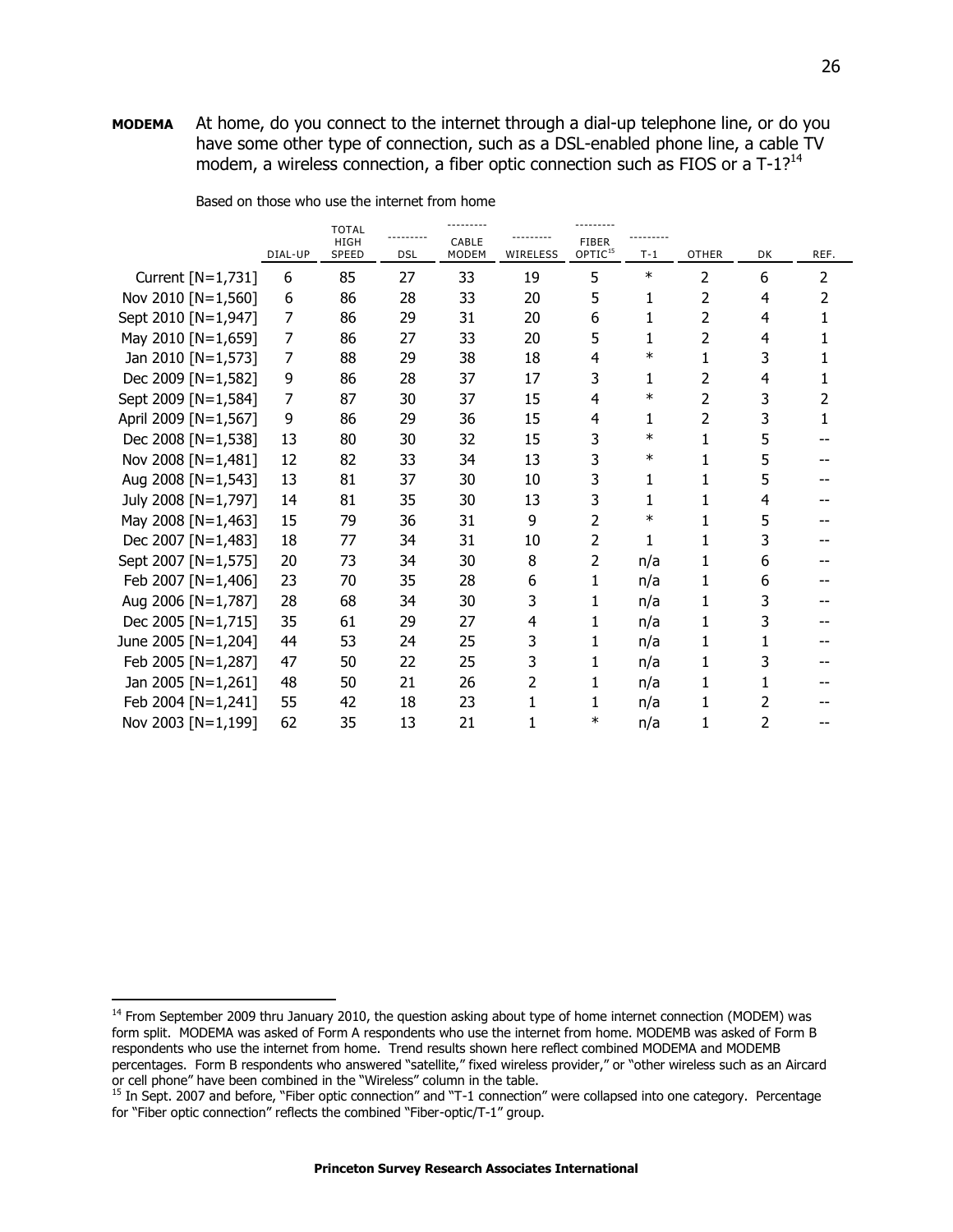**Q36** Thinking about your high-speed internet service at home, do you subscribe to a basic broadband service, or do you pay extra for a premium service that promises faster speed?

|                          | SUBSCRIBE TO<br><b>BASIC SERVICE</b> | SUBSCRIBE TO<br>PREMIUM SERVICE<br>AT HIGHER PRICE | DON'T KNOW | <b>REFUSED</b> |
|--------------------------|--------------------------------------|----------------------------------------------------|------------|----------------|
| Current $[N=1,470]$      | 50                                   | 36                                                 | 12         |                |
| November 2010 [N=1,330]  | 50                                   | 40                                                 | 9          |                |
| September 2010 [N=1,657] | 49                                   | 37                                                 | 13         | 2              |
| May 2010 [N=1,413]       | 51                                   | 36                                                 | 12         |                |
| January 2010 [N=1,376]   | 49                                   | 39                                                 | 9          | フ              |
| April 2009 [N=681]       | 53                                   | 34                                                 | 10         |                |
| May 2008 [N=1,119]       | 54                                   | 29                                                 | 16         | $\ast$         |

Based on internet users who have high-speed internet at home

THANK RESPONDENT: That concludes our interview. The results of this survey are going to be used by a non-profit research organization called the Pew Research Center's Internet & American Life Project, which is looking at the impact of the internet on people's lives. A report on this survey will be issued by the project in a few months and you can find the results at its web site, which is www.pewinternet.org. Thanks again for your time. Have a nice day/evening.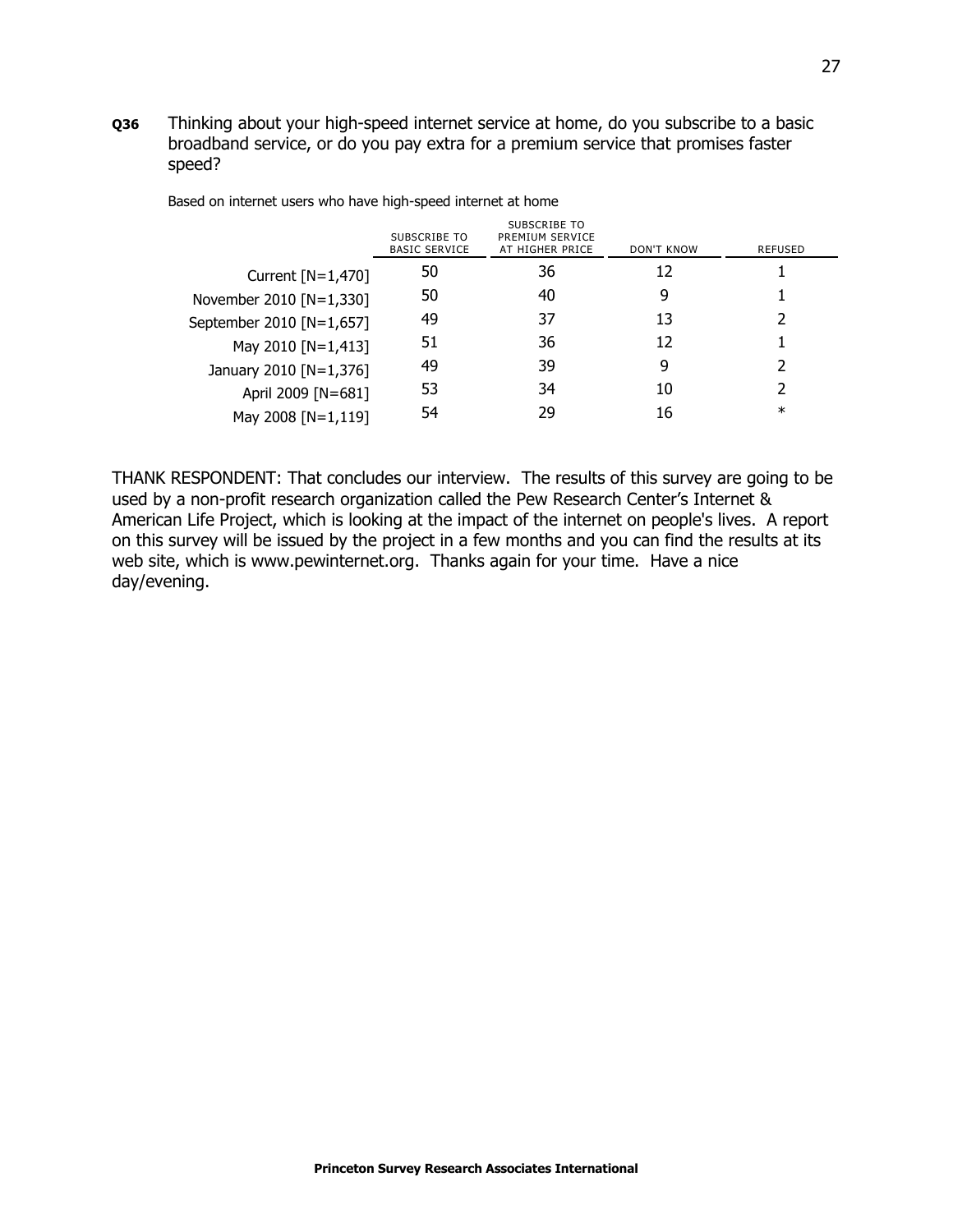# **Methodology**

 $\overline{a}$ 

This report is based on the findings of a survey on Americans' use of the Internet. The results in this report are based on data from telephone interviews conducted by Princeton Survey Research Associates International from November 23 to December 21, 2010, among a sample of 2,303 adults, age 18 and older. Telephone interviews were conducted in English and Spanish by landline (1,555) and cell phone (748, including 310 without a landline phone). For results based on the total sample, one can say with 95% confidence that the error attributable to sampling is plus or minus 2.3 percentage points. For results based Internet users ( $n=1,811$ ), the margin of sampling error is plus or minus 2.6 percentage points. In addition to sampling error, question wording and practical difficulties in conducting telephone surveys may introduce some error or bias into the findings of opinion polls.

A combination of landline and cellular random digit dial (RDD) samples was used to represent all adults in the continental United States who have access to either a landline or cellular telephone. Both samples were provided by Survey Sampling International, LLC (SSI) according to PSRAI specifications. Numbers for the landline sample were selected with probabilities in proportion to their share of listed telephone households from active blocks (area code + exchange + two-digit block number) that contained three or more residential directory listings. The cellular sample was not list-assisted, but was drawn through a systematic sampling from dedicated wireless 100-blocks and shared service 100-blocks with no directory-listed landline numbers.

New sample was released daily and was kept in the field for at least five days. The sample was released in replicates, which are representative subsamples of the larger population. This ensures that complete call procedures were followed for the entire sample. At least 7 attempts were made to complete an interview at a sampled telephone number. The calls were staggered over times of day and days of the week to maximize the chances of making contact with a potential respondent. Each number received at least one daytime call in an attempt to find someone available. For the landline sample, interviewers asked to speak with the youngest adult male or female currently at home based on a random rotation. If no male/female was available, interviewers asked to speak with the youngest adult of the other gender. For the cellular sample, interviews were conducted with the person who answered the phone. Interviewers verified that the person was an adult and in a safe place before administering the survey. Cellular sample respondents were offered a post-paid cash incentive for their participation. All interviews completed on any given day were considered to be the final sample for that day.

Weighting is generally used in survey analysis to compensate for sample designs and patterns of non-response that might bias results. A two-stage weighting procedure was used to weight this dualframe sample. The first-stage weight is the product of two adjustments made to the data – a Probability of Selection Adjustment (PSA) and a Phone Use Adjustment (PUA). The PSA corrects for the fact that respondents in the landline sample have different probabilities of being sampled depending on how many adults live in the household. The PUA corrects for the overlapping landline and cellular sample frames.

The second stage of weighting balances sample demographics to population parameters. The sample is balanced by form to match national population parameters for sex, age, education, race, Hispanic origin, region (U.S. Census definitions), population density, and telephone usage. The White, non-Hispanic subgroup is also balanced on age, education and region. The basic weighting parameters came from a special analysis of the Census Bureau's 2009 Annual Social and Economic Supplement (ASEC) that included all households in the continental United States. The population density parameter was derived from Census 2000 data. The cell phone usage parameter came from an analysis of the July-December 2009 National Health Interview Survey.<sup>16</sup>

<sup>&</sup>lt;sup>16</sup> Blumberg SJ, Luke JV. Wireless substitution: Early release of estimates from the National Health Interview Survey, July-December, 2009. National Center for Health Statistics. May 2010.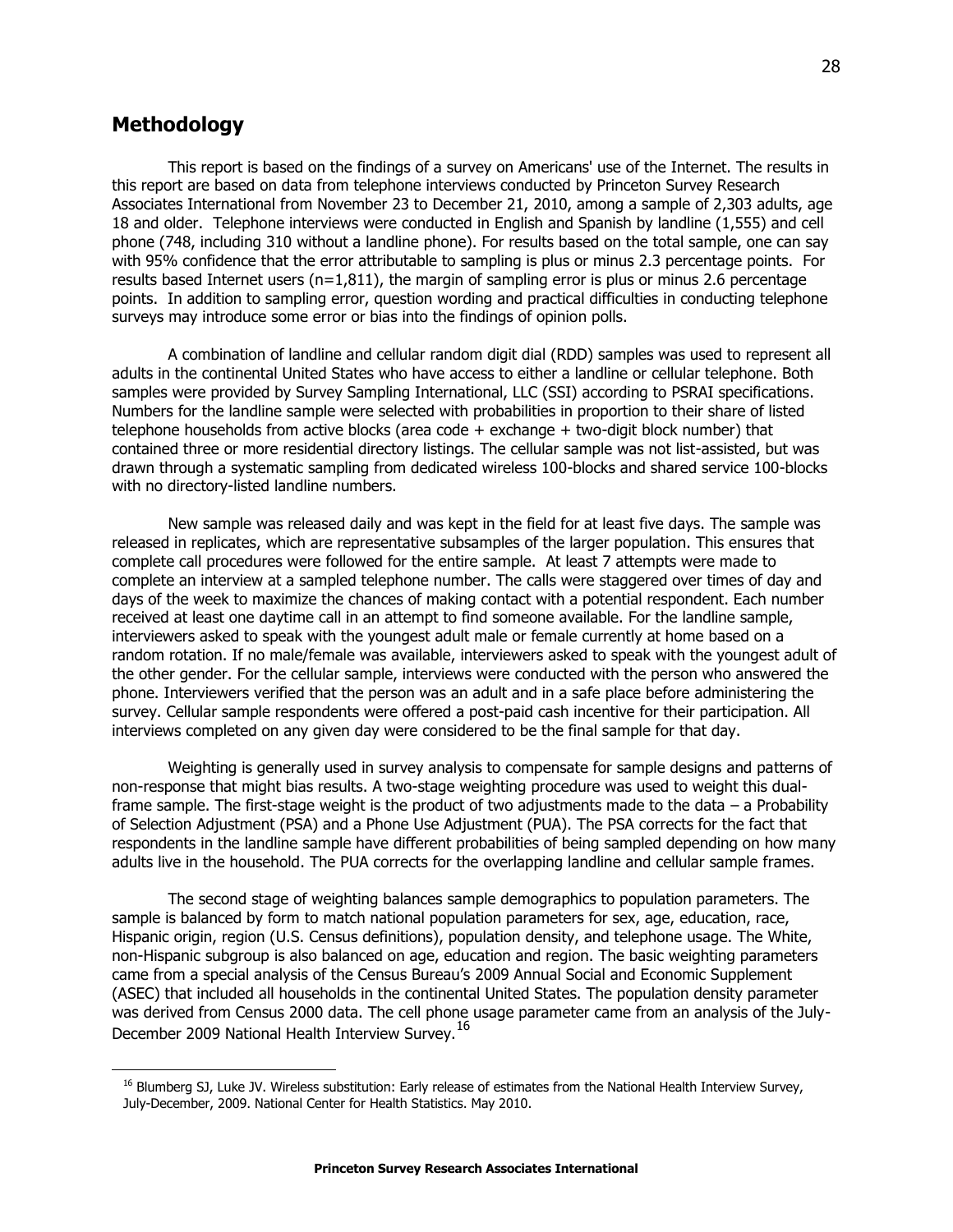| <b>Table 2:Sample Disposition</b> |        |                                  |  |  |  |  |
|-----------------------------------|--------|----------------------------------|--|--|--|--|
| Landline                          | Cell   |                                  |  |  |  |  |
| 37,781                            | 14,999 | <b>Total Numbers Dialed</b>      |  |  |  |  |
|                                   |        |                                  |  |  |  |  |
| 1,759                             | 360    | Non-residential                  |  |  |  |  |
| 1,843                             | 40     | Computer/Fax                     |  |  |  |  |
| 6                                 | ----   | Cell phone                       |  |  |  |  |
| 17,607                            | 5,722  | Other not working                |  |  |  |  |
| 1,716                             | 129    | Additional projected not working |  |  |  |  |
| 14,850                            | 8,748  | Working numbers                  |  |  |  |  |
| 39.3%                             | 58.3%  | <b>Working Rate</b>              |  |  |  |  |
|                                   |        |                                  |  |  |  |  |
| 572                               | 43     | No Answer / Busy                 |  |  |  |  |
| 2,832                             | 1,891  | <b>Voice Mail</b>                |  |  |  |  |
| 79                                | 10     | <b>Other Non-Contact</b>         |  |  |  |  |
| 11,367                            | 6,804  | Contacted numbers                |  |  |  |  |
| 76.5%                             | 77.8%  | <b>Contact Rate</b>              |  |  |  |  |
|                                   |        |                                  |  |  |  |  |
| 648                               | 802    | Callback                         |  |  |  |  |
| 8,965                             | 4,528  | Refusal                          |  |  |  |  |
| 1,754                             | 1,474  | Cooperating numbers              |  |  |  |  |
| 15.4%                             | 21.7%  | <b>Cooperation Rate</b>          |  |  |  |  |
|                                   |        |                                  |  |  |  |  |
| 87                                | 51     | Language Barrier                 |  |  |  |  |
|                                   | 623    | Child's cell phone               |  |  |  |  |
| 1,667                             | 800    | Eligible numbers                 |  |  |  |  |
| 95.0%                             | 54.3%  | <b>Eligibility Rate</b>          |  |  |  |  |
|                                   |        |                                  |  |  |  |  |
| 112                               | 52     | Break-off                        |  |  |  |  |
| 1,555                             | 748    | Completes                        |  |  |  |  |
| 93.3%                             | 93.5%  | <b>Completion Rate</b>           |  |  |  |  |
|                                   |        |                                  |  |  |  |  |
| 11.0%                             | 15.8%  | <b>Response Rate</b>             |  |  |  |  |

Following is the full disposition of all sampled telephone numbers:

The disposition reports all of the sampled telephone numbers ever dialed from the original telephone number samples. The response rate estimates the fraction of all eligible respondents in the sample that were ultimately interviewed. At PSRAI it is calculated by taking the product of three component rates:

- $\circ$  Contact rate the proportion of working numbers where a request for interview was made
- $\circ$  Cooperation rate the proportion of contacted numbers where a consent for interview was at least initially obtained, versus those refused
- $\circ$  Completion rate the proportion of initially cooperating and eligible interviews that were completed

Thus the response rate for the landline sample was 11.0 percent. The response rate for the cellular sample was 15.8 percent.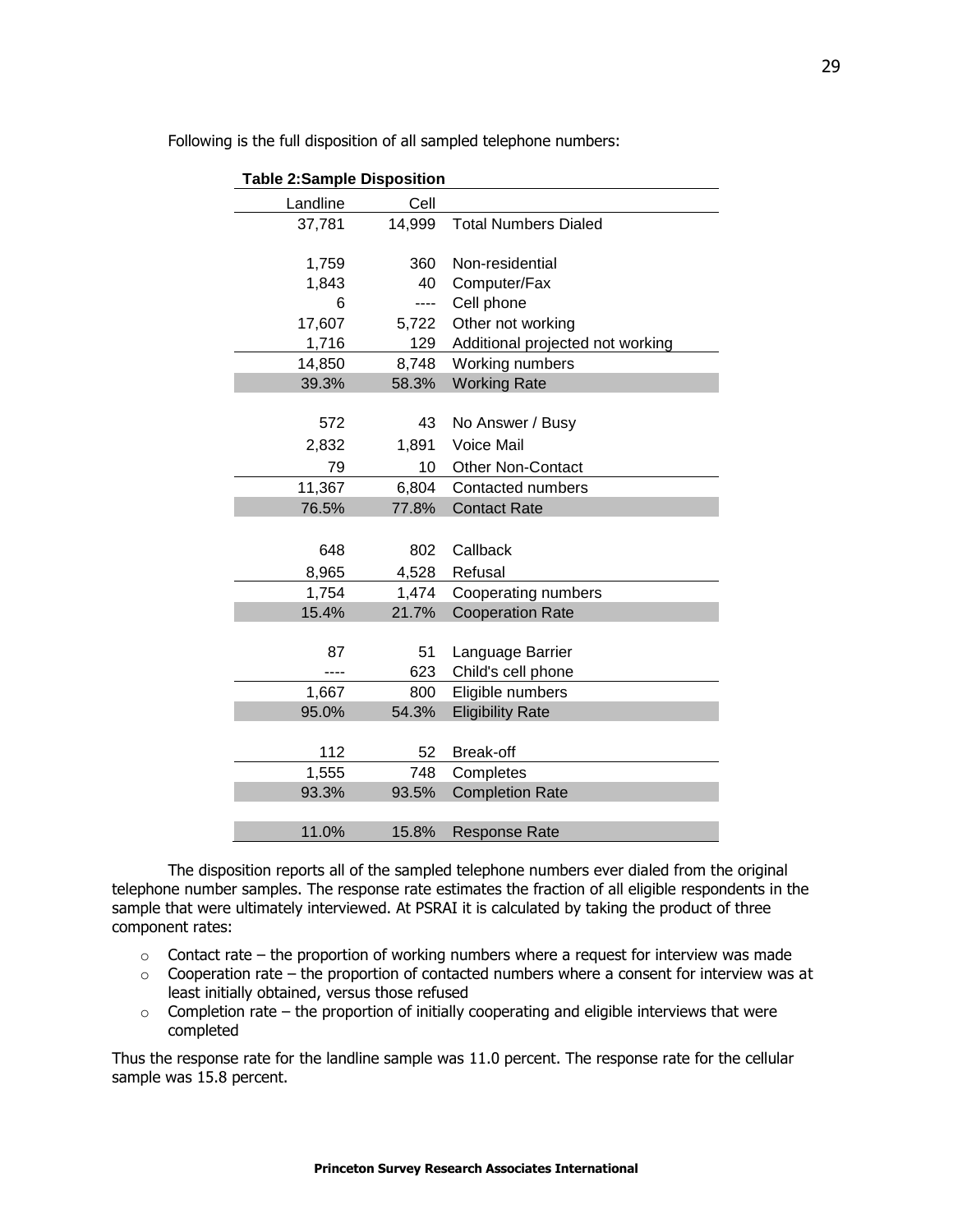# **Endnotes**

j

v April 2006 trends based on the Annual Gadgets survey, conducted Feb. 15-Apr. 6, 2006 [N=4,001].

 $v$ <sup>i</sup> June 2005 trends based on the Spyware Survey, conducted May 4-June 7, 2005  $[Ne-2,001]$ .

 $vii$  June 2003 trends based on 'Internet Spam' survey conducted June 10-24, 2003  $IN=2.2001$ .

viii March/May 2002 trends based on daily tracking surveys conducted March 1-31, 2002 and May 2-19, 2002.

<sup>ix</sup> November 2010 trends based on the Post-Election Tracking Survey 2010, conducted November 3-24, 2010 [N=2,257, including 755 cell phone interviews].

x September 2010 trends based on the September Health Tracking Survey 2010, conducted August 9 – September 13, 2010 [N=3,001, including 1,000 cell phone interviews].

 $x$ <sup>i</sup> May 2010 trends based on the Spring Change Assessment 2010 survey, conducted April 29 – May 30, 2010 [N=2,252, including 744 cell phone interviews].

xii January 2010 trends based on the Online News survey, conducted December 28, 2009 – January 19, 2010 [N=2,259, including 562 cell phone interviews].

xiii December 2009 trends based on the Fall Tracking "E-Government" survey, conducted November 30 - December 27, 2009 [N=2,258, including 565 cell phone interviews].

xiv April 2009 trends based on the Spring 2009 Tracking survey, conducted March 26-April 19, 2009 [N=2,253, including 561 cell phone interviews].

 $x$ <sup>y</sup> December 2008 trends based on the Fall Tracking survey, conducted November 19-December 20, 2008 [N=2,253, including 502 cell phone interviews]. Trends do not include California oversample.

xvi November 2008 trends based on the Post-Election 2008 Tracking survey, conducted November 20-December 4, 2008 [N=2,254].

xvii July 2008 trends based on the Personal Networks and Community survey, conducted July 9-August 10, 2008 [N=2,512, including 505 cell phone interviews]

xviii May 2008 trends based on the Spring Tracking 2008 survey, conducted April 8-May 11, 2008 [N=2,251].

xix April 2008 trends based on the Networked Workers survey, conducted March 27-April 14, 2008. Most questions were asked only of full- or part-time workers  $[N=1,000]$ , but trend results shown here reflect the total sample  $[N=2,134]$ .

xx January 2008 trends based on the Networked Families survey, conducted December 13, 2007-January 13, 2008  $[N=2.252]$ .

<sup>xxi</sup> December 2007 trends based on the Annual Gadgets survey, conducted October 24-December 2, 2007 [N=2,054, including 500 cell phone interviews].

i August 2008 trends based on the August Tracking 2008 survey, conducted August 12-31, 2008 [N=2,251].

ii Knight 2002 trends based on a John S. and James L. Knight Foundation "Community Indicators - National" survey, conducted January 2-27, 2002 [n=1,211 adults 18+].

iii Knight 1999 trends based on a John S. and James L. Knight Foundation "Community Indicators – National" survey, conducted October 11-November 14, 1999 [n=1,206 adults 18+].

 $\frac{1}{10}$  September 2009 trends based on the September Tracking 2009 survey, conducted August 18 – September 14, 2009 [N=2,253, including 560 cell phone interviews].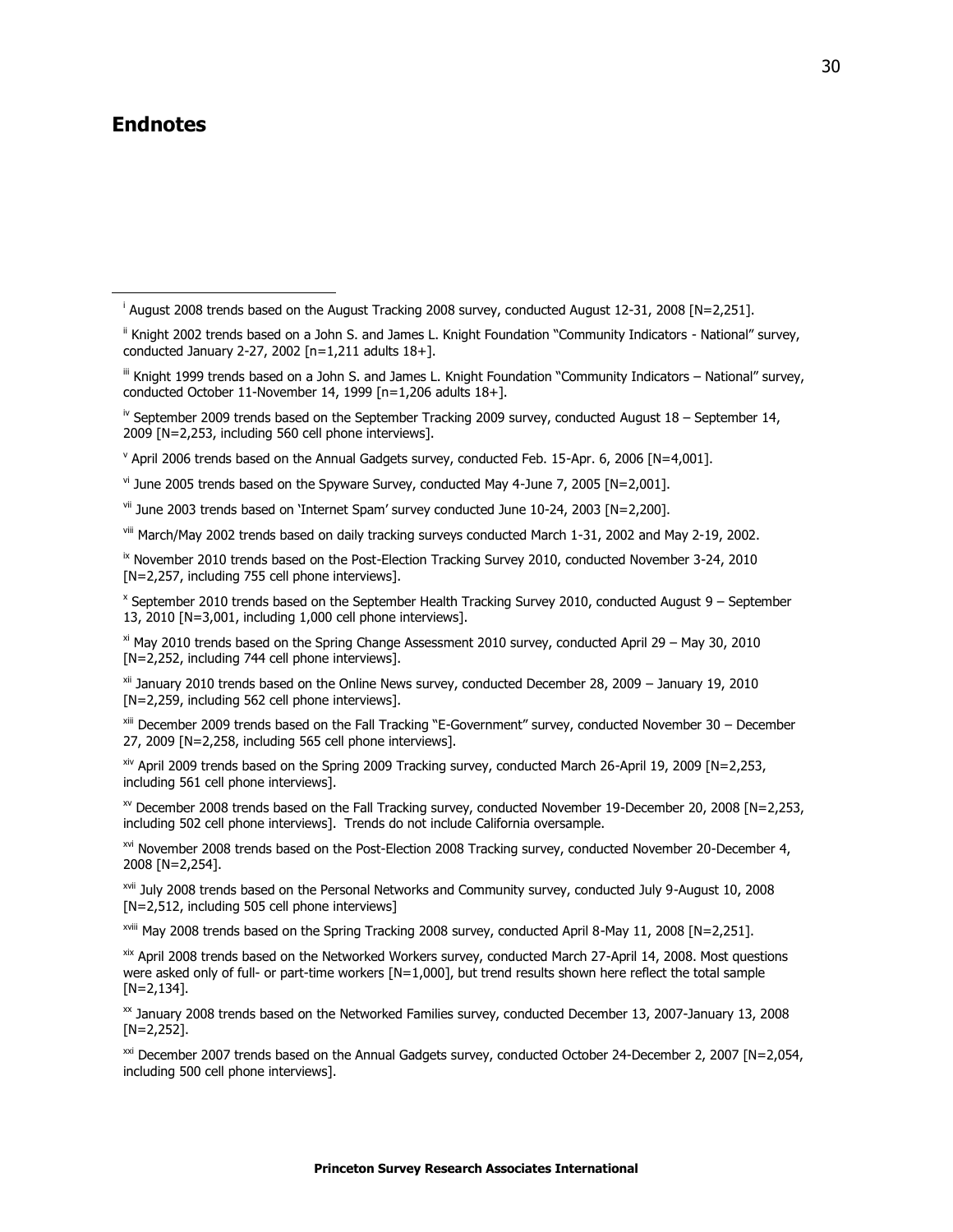xxii September 2007 trends based on the Consumer Choice survey, conducted August 3-September 5, 2007 [N=2,400, oversample of 129 cell phone interviews].

xxiii February 2007 trends based on daily tracking survey conducted February 15-March 7, 2007 [N=2,200].

xxiv December 2006 trends based on daily tracking survey, conducted November 30 - December 30, 2006 [N=2,373].

xxv November 2006 trends based on Post-Election tracking survey, conducted Nov. 8-Dec. 4, 2006 [N=2,562]. This includes an RDD sample [N=2,362] and a cell phone only sample [N=200]. Results reflect combined samples, where applicable.

xxvi August 2006 trends based on daily tracking survey, conducted August 1-31, 2006 [N=2,928].

 $\overline{a}$ 

xxvii February 2006 trends based on the Exploratorium Survey, conducted Jan. 9-Feb. 6, 2006 [N=2,000].

xxviii December 2005 trends based on daily tracking survey conducted Nov. 29-Dec. 31, 2005 [N=3,011].

xxix September 2005 trends based on daily tracking survey conducted Sept. 14-Oct.13, 2005 [N=2,251].

xxx February 2005 trends based on daily tracking survey conducted Feb. 21-March 21, 2005 [N=2,201].

 $x\alpha i$  January 2005 trends based on daily tracking survey conducted Jan. 13-Feb.9, 2005 [N=2,201].

xxxii November 23-30, 2004 trends based on the November 2004 Activity Tracking Survey, conducted November 23- 30, 2004 [N=914].

xxxiii November 2004 trends based on the November Post-Election Tracking Survey, conducted Nov 4-Nov 22, 2004  $[N=2,200]$ .

xxxiv June 2004 trends based on daily tracking survey conducted May 14-June 17, 2004 [N=2,200].

 $\frac{2000}{x}$  February 2004 trends based on daily tracking survey conducted February 3-March 1, 2004 [N=2,204].

xxxvi November 2003 trends based on daily tracking survey conducted November 18-December 14, 2003 [N=2,013].

xxxvii August 2003 trends based on 'E-Government' survey conducted June 25-August 3, 2003 [N=2,925].

xxxviii May 2003 trends based on daily tracking survey conducted April 29-May 20, 2003 [N=1,632].

xxxix March 3-11, 2003 trends based on daily tracking survey conducted March 3-11, 2003 [N=743].

 $x$ <sup>I</sup> February 2003 trends based on daily tracking survey conducted February 12-March 2, 2003 [N=1,611].

xli December 2002 trends based on daily tracking survey conducted Nov. 25–Dec. 22, 2002 [N=2,038].

xlii November 2002 trends based on daily tracking survey conducted October 30-November 24, 2002 [N=2,745].

 $x^{\text{limit}}$  October 2002 trends based on daily tracking survey conducted October 7-27, 2002 [N=1,677].

xliv September 2002 trends based on daily tracking survey conducted September 9-October 6, 2002 [N=2,092].

 $x^{\rm uv}$  July 2002 trends based on 'Sept.  $11^{\rm th}$ -The Impact Online' survey conducted June 26-July 26, 2002 [N=2,501].

xlvi January 2002 trends based on a daily tracking survey conducted January 3-31, 2002 [N=2,391].

xlvii December 2001 trends represent a total tracking period of December 1-23, 2001 [N=3,214]. This tracking period based on daily tracking surveys conducted December 17-23, 2001 and November 19-December 16, 2001.

xlviii November 2001 trends represent a total tracking period of November 1-30, 2001 [N=2,119]. This tracking period based on daily tracking surveys conducted October 19 – November 18, 2001 and November 19 – December 16, 2001.

xlix October 2001 trends represent a total tracking period of October 1-31, 2001 [N=1,924]. This tracking period based on daily tracking surveys conducted September 20 – October 1, 2001, October 2-7, 2001, October 8-18, 2001, and October 19 – November 18, 2001.

l September 2001 trends represent a total tracking period of September 1-30, 2001 [N=742]. This tracking period based on daily tracking surveys conducted August 13-September 10, 2001, September 12-19, 2001 and September 20 – October 1, 2001.

li August 2001 trends represent a total tracking period of August 12-31, 2001 [N=1,505]. This tracking period based on a daily tracking survey conducted August 13-September 10, 2001.

lii February 2001 trends based on a daily tracking survey conducted February 1, 2001-March 1, 2001 [N=2,096].